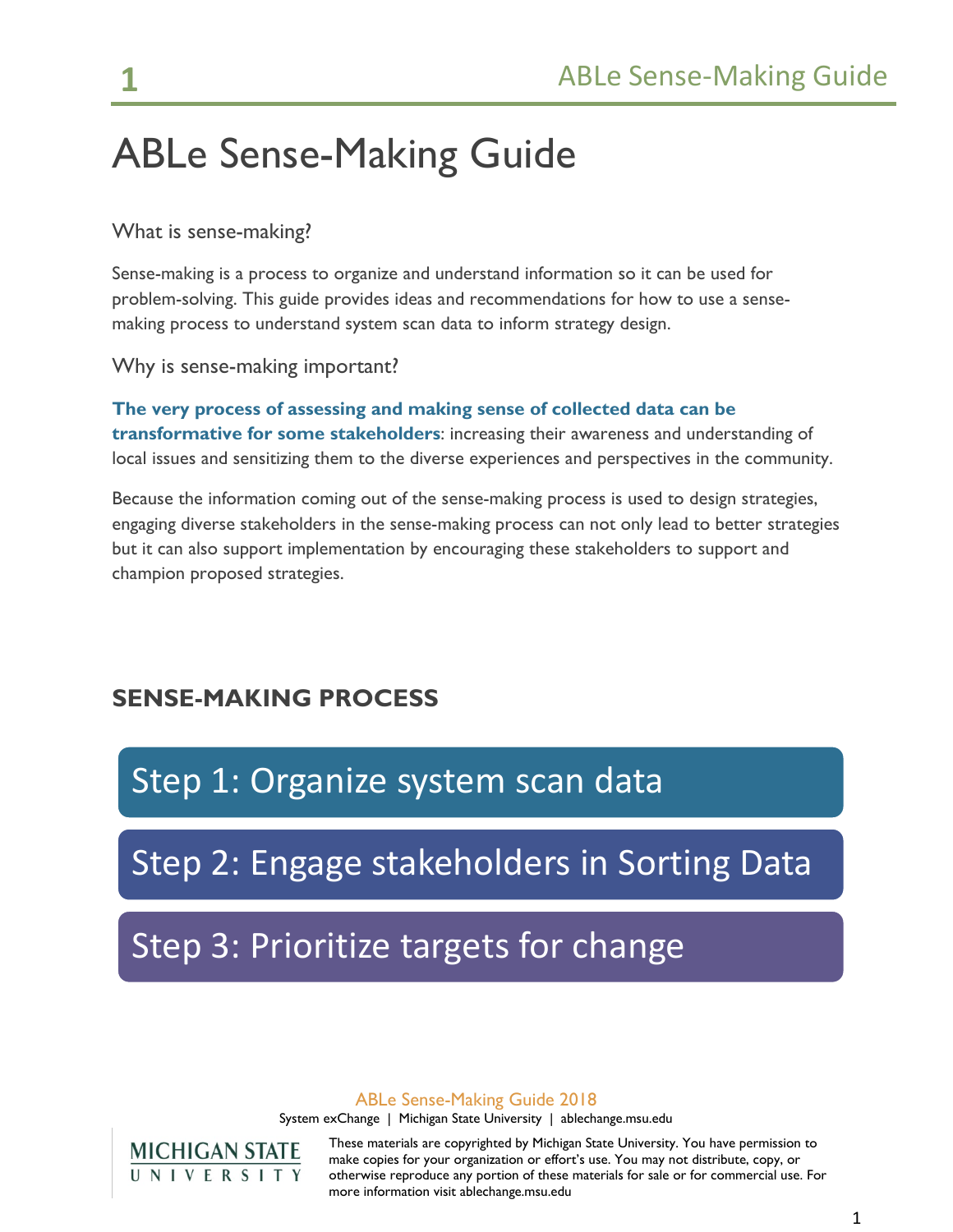## Step 1: Organize System Scan Data

As stakeholders collect data about the targeted problem, it is important to type up a summary of what has been learned so it can be used for sense-making.

## **Enter conversation notes into summary table**

Ask stakeholders to try and write or type up their system scan conversation notes shortly (within 24 hours) after holding a conversation. This will help them to fill in more details from the conversation while their memory is still fresh, and if necessary allows time to check back with the individuals they spoke with to clarify their comments.

When stakeholders send you their conversation notes, type or enter them into a data summary table (see **[example organizing table](http://systemexchange.org/download_file/76/0)** below). Leave spaces to enter the questions stakeholders asked and the data they collected, including which perspective provided the information.

| <b>XII</b>                             | ち・ ペ・・        |                     |                   |                      |                                                                                            |                           |                                            |                | System Scan Data Summary Table - Excel |              |                                  |          |                                                                                            |                         |         | $2 - 151$                          | $\frac{1}{2} \left( \frac{1}{2} \right) \left( \frac{1}{2} \right) \left( \frac{1}{2} \right) \left( \frac{1}{2} \right) \left( \frac{1}{2} \right) \left( \frac{1}{2} \right) \left( \frac{1}{2} \right) \left( \frac{1}{2} \right) \left( \frac{1}{2} \right) \left( \frac{1}{2} \right) \left( \frac{1}{2} \right) \left( \frac{1}{2} \right) \left( \frac{1}{2} \right) \left( \frac{1}{2} \right) \left( \frac{1}{2} \right) \left( \frac{1}{2} \right) \left( \frac$ | o | $\times$            |                                                                        |                         |
|----------------------------------------|---------------|---------------------|-------------------|----------------------|--------------------------------------------------------------------------------------------|---------------------------|--------------------------------------------|----------------|----------------------------------------|--------------|----------------------------------|----------|--------------------------------------------------------------------------------------------|-------------------------|---------|------------------------------------|----------------------------------------------------------------------------------------------------------------------------------------------------------------------------------------------------------------------------------------------------------------------------------------------------------------------------------------------------------------------------------------------------------------------------------------------------------------------------|---|---------------------|------------------------------------------------------------------------|-------------------------|
| <b>HOME</b><br><b>FILE</b>             | <b>INSERT</b> |                     | PAGE LAYOUT       | <b>FORMULAS</b>      |                                                                                            | DATA                      | <b>REVIEW</b>                              | VIEW           | <b>ACROBAT</b>                         |              |                                  |          |                                                                                            |                         |         |                                    | Erin Droege *                                                                                                                                                                                                                                                                                                                                                                                                                                                              |   |                     |                                                                        |                         |
| Ť<br>öб<br>Calibri                     |               | 12 <br>$\mathbf{r}$ | A<br>$\mathsf{A}$ | $\equiv$<br>$\equiv$ | $\frac{1}{2}$ .                                                                            | ₽                         | General                                    |                |                                        |              |                                  |          | em Insert                                                                                  | Σ                       | A       |                                    |                                                                                                                                                                                                                                                                                                                                                                                                                                                                            |   |                     |                                                                        |                         |
| h                                      |               |                     |                   |                      | $=$                                                                                        |                           |                                            |                |                                        |              |                                  |          | <b>Ex</b> Delete                                                                           | $\overline{\mathbf{v}}$ |         |                                    |                                                                                                                                                                                                                                                                                                                                                                                                                                                                            |   |                     |                                                                        |                         |
| Paste<br>$\,$ B                        |               | 围                   |                   | $\equiv$             | 石石<br>三                                                                                    | 目                         | \$<br>$\frac{0}{6}$<br>$\scriptstyle\rm w$ | $\overline{ }$ | $\frac{4-0}{00}$ $\frac{00}{40}$       | Formatting * | Conditional Format as<br>Table * | Styles - | Format ~                                                                                   | €                       |         | Sort & Find &<br>Filter * Select * |                                                                                                                                                                                                                                                                                                                                                                                                                                                                            |   |                     |                                                                        |                         |
| Clipboard G                            |               | Font                | Гý,               |                      | Alignment                                                                                  | $\overline{\mathbb{F}_M}$ |                                            | Number         | G.                                     |              | Styles                           |          | Cells                                                                                      |                         | Editing |                                    |                                                                                                                                                                                                                                                                                                                                                                                                                                                                            |   | $\hat{\phantom{a}}$ |                                                                        |                         |
| $\overline{\phantom{a}}$               |               |                     |                   |                      |                                                                                            |                           |                                            |                |                                        |              |                                  |          |                                                                                            |                         |         |                                    |                                                                                                                                                                                                                                                                                                                                                                                                                                                                            |   |                     |                                                                        |                         |
| A28                                    |               | fx                  |                   |                      | What is getting in the way of families getting the services they need when they need them? |                           |                                            |                |                                        |              |                                  |          |                                                                                            |                         |         |                                    |                                                                                                                                                                                                                                                                                                                                                                                                                                                                            |   | $\checkmark$        |                                                                        |                         |
|                                        |               | Α                   |                   |                      |                                                                                            |                           |                                            |                | B                                      |              |                                  |          |                                                                                            | $\mathsf{C}$            |         |                                    | D                                                                                                                                                                                                                                                                                                                                                                                                                                                                          | E | <b>A</b>            |                                                                        |                         |
| <b>Data Summary Table</b>              |               |                     |                   |                      |                                                                                            |                           |                                            |                |                                        |              |                                  |          |                                                                                            |                         |         |                                    |                                                                                                                                                                                                                                                                                                                                                                                                                                                                            |   |                     |                                                                        |                         |
|                                        |               |                     |                   |                      |                                                                                            |                           |                                            |                |                                        |              |                                  |          |                                                                                            |                         |         |                                    |                                                                                                                                                                                                                                                                                                                                                                                                                                                                            |   |                     |                                                                        |                         |
| $\overline{2}$                         |               |                     |                   |                      |                                                                                            |                           |                                            |                |                                        |              |                                  |          |                                                                                            |                         |         |                                    |                                                                                                                                                                                                                                                                                                                                                                                                                                                                            |   |                     |                                                                        |                         |
| Question 1:<br>$\overline{\mathbf{3}}$ |               |                     |                   |                      |                                                                                            |                           |                                            |                |                                        |              |                                  |          |                                                                                            |                         |         |                                    |                                                                                                                                                                                                                                                                                                                                                                                                                                                                            |   |                     |                                                                        |                         |
| $\overline{4}$<br>Question statement:  |               |                     |                   |                      | data point                                                                                 |                           |                                            |                |                                        |              |                                  |          |                                                                                            | perspective             |         |                                    |                                                                                                                                                                                                                                                                                                                                                                                                                                                                            |   |                     |                                                                        |                         |
| $\overline{\mathbf{5}}$                |               |                     |                   |                      |                                                                                            |                           |                                            |                |                                        |              |                                  |          |                                                                                            |                         |         |                                    |                                                                                                                                                                                                                                                                                                                                                                                                                                                                            |   |                     |                                                                        |                         |
| $\boldsymbol{6}$<br>$\overline{7}$     |               |                     |                   |                      |                                                                                            |                           |                                            |                |                                        |              |                                  |          |                                                                                            |                         |         |                                    |                                                                                                                                                                                                                                                                                                                                                                                                                                                                            |   |                     |                                                                        |                         |
| 8                                      |               |                     |                   |                      |                                                                                            |                           |                                            |                |                                        |              |                                  |          |                                                                                            |                         |         |                                    |                                                                                                                                                                                                                                                                                                                                                                                                                                                                            |   |                     |                                                                        |                         |
| $\overline{9}$                         |               |                     |                   |                      |                                                                                            |                           |                                            |                |                                        |              |                                  |          |                                                                                            |                         |         |                                    |                                                                                                                                                                                                                                                                                                                                                                                                                                                                            |   |                     |                                                                        |                         |
| Question 2:<br>10                      |               |                     |                   |                      |                                                                                            |                           |                                            |                |                                        |              |                                  |          |                                                                                            |                         |         |                                    |                                                                                                                                                                                                                                                                                                                                                                                                                                                                            |   |                     |                                                                        |                         |
| 11<br><b>Question statement:</b>       |               |                     |                   |                      | data point                                                                                 |                           |                                            |                |                                        |              |                                  |          | perspective                                                                                |                         |         |                                    |                                                                                                                                                                                                                                                                                                                                                                                                                                                                            |   |                     |                                                                        |                         |
| 12                                     |               |                     |                   |                      |                                                                                            |                           |                                            |                |                                        |              |                                  |          |                                                                                            |                         |         |                                    |                                                                                                                                                                                                                                                                                                                                                                                                                                                                            |   |                     |                                                                        |                         |
| 13                                     |               |                     |                   |                      |                                                                                            |                           |                                            |                |                                        |              |                                  |          |                                                                                            |                         |         |                                    |                                                                                                                                                                                                                                                                                                                                                                                                                                                                            |   |                     |                                                                        |                         |
| 14                                     |               |                     |                   |                      |                                                                                            |                           |                                            |                |                                        |              |                                  |          |                                                                                            |                         |         |                                    |                                                                                                                                                                                                                                                                                                                                                                                                                                                                            |   |                     |                                                                        |                         |
| 15                                     |               |                     |                   |                      |                                                                                            |                           |                                            |                |                                        |              |                                  |          |                                                                                            |                         |         |                                    |                                                                                                                                                                                                                                                                                                                                                                                                                                                                            |   |                     |                                                                        |                         |
| 16<br>Question :<br>17                 |               |                     |                   |                      |                                                                                            |                           |                                            |                |                                        |              |                                  |          |                                                                                            |                         |         |                                    |                                                                                                                                                                                                                                                                                                                                                                                                                                                                            |   |                     |                                                                        |                         |
| 18<br>Question statement:              |               |                     |                   |                      | data point                                                                                 |                           |                                            |                |                                        |              |                                  |          |                                                                                            | perspective             |         |                                    |                                                                                                                                                                                                                                                                                                                                                                                                                                                                            |   |                     |                                                                        |                         |
| 19                                     |               |                     |                   |                      |                                                                                            |                           |                                            |                |                                        |              |                                  |          |                                                                                            |                         |         |                                    |                                                                                                                                                                                                                                                                                                                                                                                                                                                                            |   |                     |                                                                        |                         |
| 20                                     |               |                     |                   |                      |                                                                                            |                           |                                            |                |                                        |              |                                  |          |                                                                                            |                         |         |                                    |                                                                                                                                                                                                                                                                                                                                                                                                                                                                            |   |                     |                                                                        |                         |
| $\overline{21}$                        |               |                     | <b>EXAMPLE</b>    |                      |                                                                                            |                           |                                            |                |                                        |              |                                  |          |                                                                                            |                         |         |                                    |                                                                                                                                                                                                                                                                                                                                                                                                                                                                            |   |                     |                                                                        |                         |
| 22                                     |               |                     |                   |                      |                                                                                            |                           |                                            |                |                                        |              |                                  |          |                                                                                            |                         |         |                                    |                                                                                                                                                                                                                                                                                                                                                                                                                                                                            |   |                     |                                                                        |                         |
| 23<br>$\sim$                           |               |                     |                   |                      |                                                                                            |                           |                                            |                |                                        |              |                                  |          |                                                                                            |                         |         |                                    |                                                                                                                                                                                                                                                                                                                                                                                                                                                                            |   |                     |                                                                        |                         |
| $\sim$                                 | Intro         | <b>Data Sumn</b>    |                   |                      |                                                                                            |                           |                                            |                |                                        |              |                                  |          | What is getting in the way of families getting the services they need when they need them? |                         |         |                                    |                                                                                                                                                                                                                                                                                                                                                                                                                                                                            |   |                     |                                                                        |                         |
| <b>READY</b>                           |               |                     |                   |                      |                                                                                            |                           |                                            |                |                                        |              |                                  |          |                                                                                            |                         |         |                                    |                                                                                                                                                                                                                                                                                                                                                                                                                                                                            |   |                     | The paperwork required to enroll in state funded childhood programs    |                         |
|                                        |               |                     |                   |                      |                                                                                            |                           |                                            |                |                                        |              |                                  |          |                                                                                            |                         |         |                                    |                                                                                                                                                                                                                                                                                                                                                                                                                                                                            |   |                     | is confusing to fill out and discourages some families from enrolling. |                         |
|                                        |               |                     |                   |                      | Barriers to accessing needed programs/supports:                                            |                           |                                            |                |                                        |              |                                  |          |                                                                                            |                         |         |                                    |                                                                                                                                                                                                                                                                                                                                                                                                                                                                            |   |                     |                                                                        | Parent                  |
|                                        |               |                     |                   |                      |                                                                                            |                           |                                            |                |                                        |              |                                  |          | Family literacy supports are located in neighborhoods that are                             |                         |         |                                    |                                                                                                                                                                                                                                                                                                                                                                                                                                                                            |   |                     |                                                                        |                         |
|                                        |               |                     |                   |                      |                                                                                            |                           |                                            |                |                                        |              |                                  |          | difficult for families living on the west side of the region to get to                     |                         |         |                                    |                                                                                                                                                                                                                                                                                                                                                                                                                                                                            |   |                     |                                                                        | <b>Literacy Support</b> |
|                                        |               |                     |                   |                      | Barriers to accessing needed programs/supports:                                            |                           |                                            |                |                                        |              |                                  |          | without reliable transportation                                                            |                         |         |                                    |                                                                                                                                                                                                                                                                                                                                                                                                                                                                            |   |                     |                                                                        | <b>Program Staff</b>    |
|                                        |               |                     |                   |                      |                                                                                            |                           |                                            |                |                                        |              |                                  |          |                                                                                            |                         |         |                                    |                                                                                                                                                                                                                                                                                                                                                                                                                                                                            |   |                     |                                                                        |                         |
|                                        |               |                     |                   |                      |                                                                                            |                           |                                            |                |                                        |              |                                  |          |                                                                                            |                         |         |                                    |                                                                                                                                                                                                                                                                                                                                                                                                                                                                            |   |                     |                                                                        |                         |

### ABLe Sense-Making Guide 2018

System exChange | Michigan State University | ablechange.msu.edu

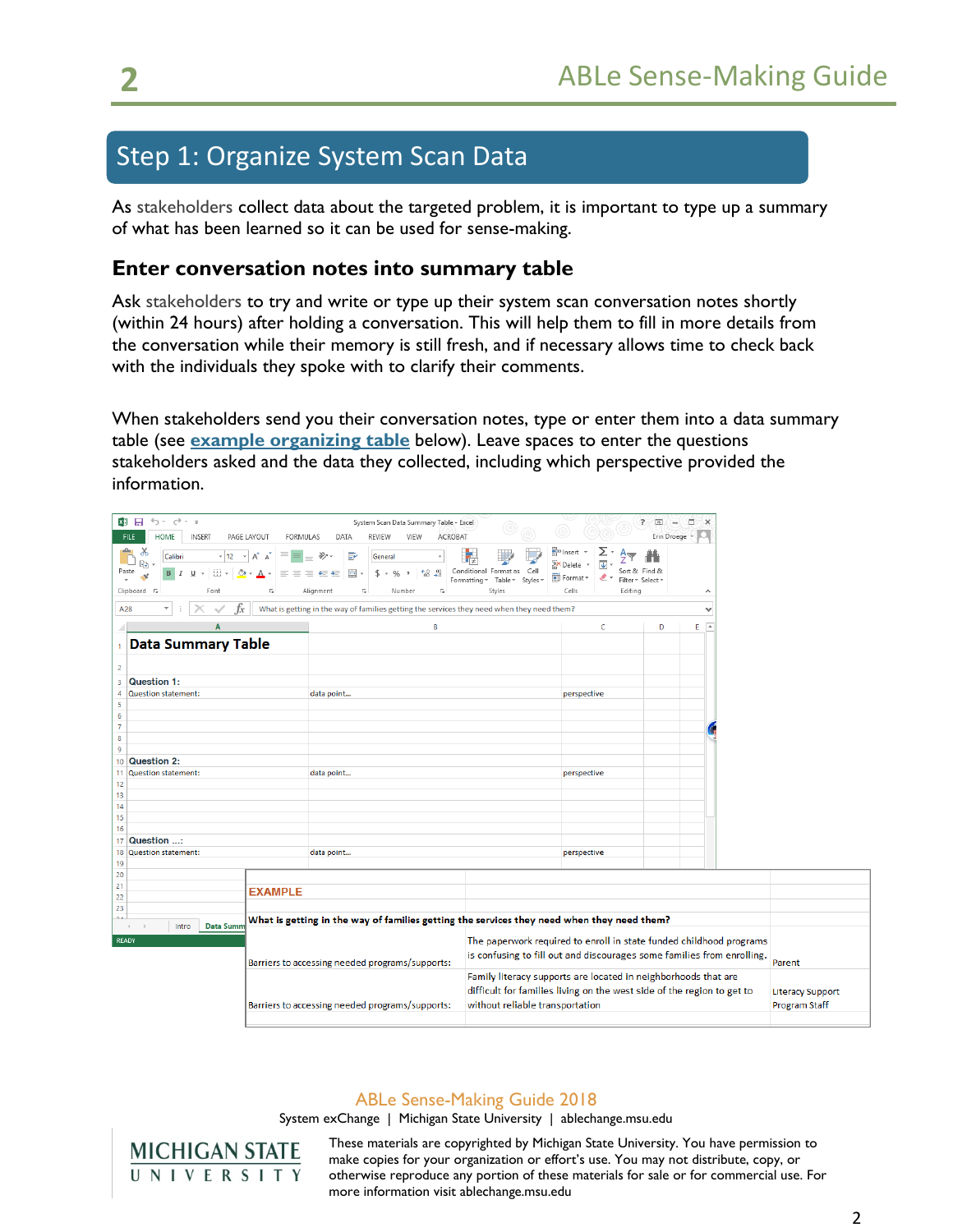## **Clean Typed Up Notes**

To prepare for sense-making, it is important to "clean" the typed-up notes to ensure they can be easily understood and sorted. Use the following suggestions to help clean the typed-up system scan data.

### **Separate out different ideas within the same comment**.

For example, a comment may include observations about both limited transportation *and* a lack awareness of affordable childcare in the same point. Separate these different issue areas out so they are each separate rows in the data summary table.

## **EXAMPLE**

## **Initial Data Point**

It's hard for families to get to quality childcare if it's located outside their neighborhood and to figure out what early learning services are available in the community.

## **Separated Data Points**

It's hard for some families to get to quality childcare if it's located outside of their neighborhood.

It's hard for some families to figure out what early learning services are available in the community and what can meet their needs.

## **Harvest any system observations out of strategy comments and move the strategies themselves into a parking lot document**

You will draw upon these potential strategies later in the strategy design process.

## **EXAMPLE**

### **Initial Data Point**

We need to create more brochures to help families know what behavioral health services are available and how to access them.

### **Improved Data Point**

Some families don't know what behavioral health services are available and how to access them.

### ABLe Sense-Making Guide 2018

System exChange | Michigan State University | ablechange.msu.edu

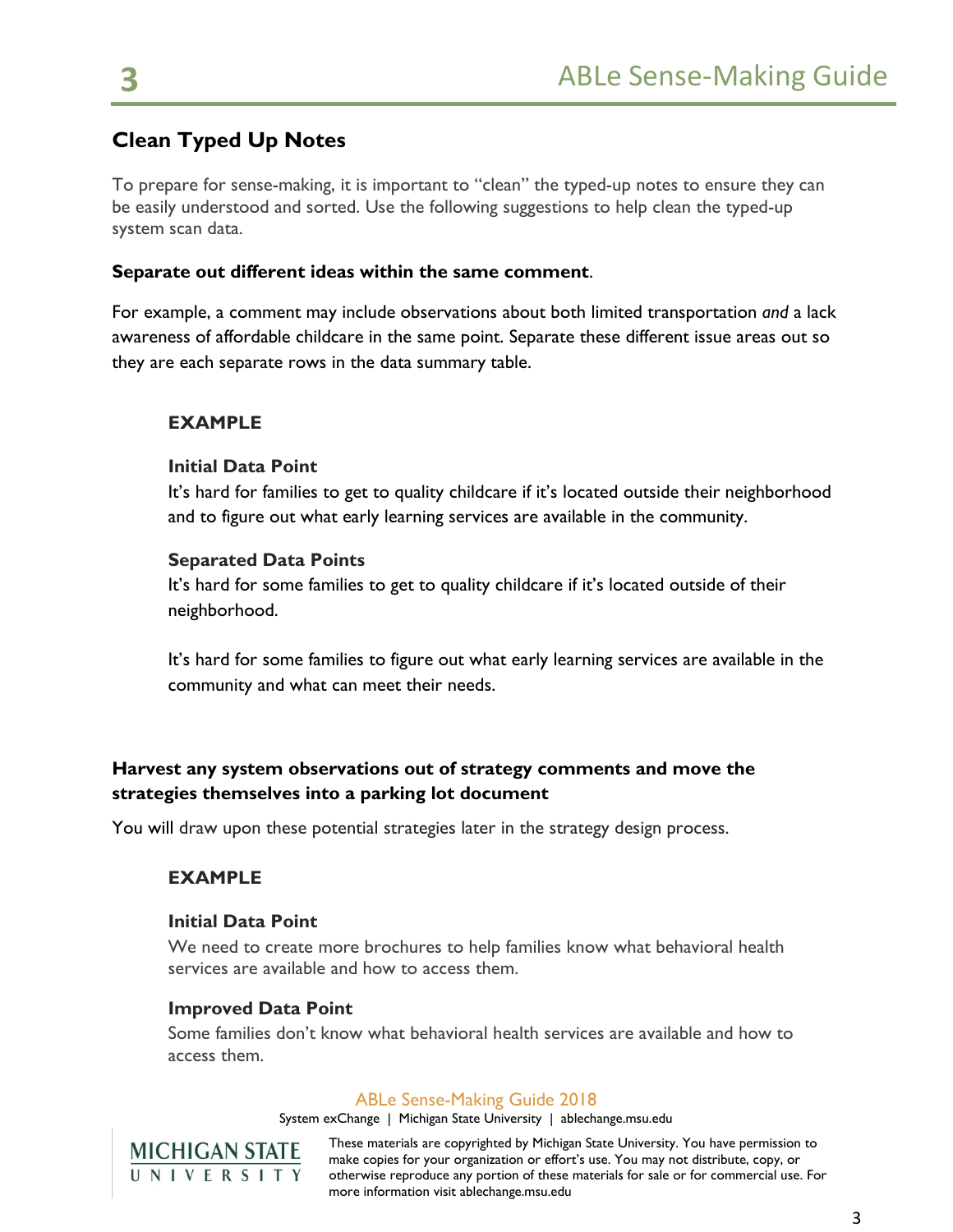## **Cut Out Data Strips**

Cut out the data points listed in each row of the data summary table into separate strips of paper. OPTION: to highlight differences in perspectives, consider printing each perspective group's data strips on a different color paper (e.g., data strips from family perspective printed on green, data strips from service provider perspective on orange, etc.) so stakeholders can easily see patterns.

There is no shared agreement in the community about who (parents, teachers, care providers) is responsible for developing kindergarten readiness and providing early childhood developmental experiences. This leads lots of kids to enter school not ready. (Early Childcare Providers)

People in a position of power who make decisions about how programs are designed or what services get funded think they know what's good for families who don't have resources – families like mine. But they don't know. It means services get designed or funded that don't meet my family's needs. (Parents)

As a community, we haven't agreed upon common indicators that tell us if children are prepared for school, which makes it hard to have aligned preschool instruction and quality standards. (Early Childcare Leaders)

## **Select data for stakeholders to sort**

Consider who should be engaged in making sense of the system scan data, and identify a cohesive subset of data strips for them to sort.

- **Count how many stakeholders will be participating in the sense-making meeting**. Divide these stakeholders into several small groups, with at least 3 people per small group
- **Select a sub-set of 35-40 data strips for each small group to sort** during the meeting. Select data points that are related to the same system scan question and are "self-contained meaning there is no overlap with other groups or other sub-sets of data.
	- o For example, give each small group 35-40 data points related to 1-2 system scan questions. That way they won't have to integrate data across tables.
- **Put selected data strips in envelopes** for each small group to sort at the meeting.

#### ABLe Sense-Making Guide 2018

System exChange | Michigan State University | ablechange.msu.edu

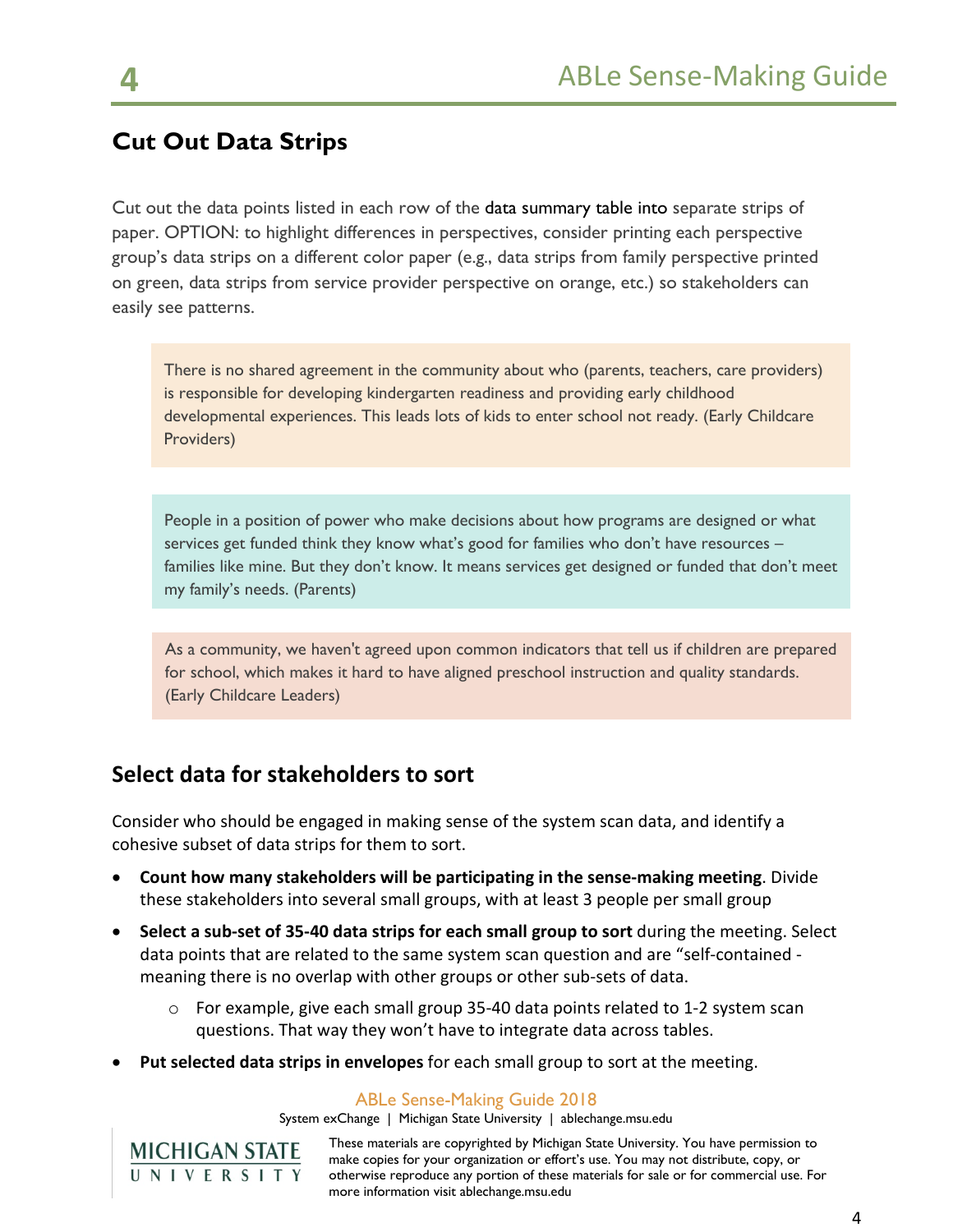# Step 2: Engage Team in Sorting System Scan Data

**1. Group Similar Root Causes 2. Create Labels 2. Create Design** 

Split stakeholders engaged in the sense-making process into small groups, and give each small group their assigned envelope of data strips.

Have each small group look through their assigned data strips and **sort similar ideas, problems, or issues into clusters**.

- As they organize the data points into similar "buckets," ask them to think about how the clusters relate to each other.
- Have them move data points around until they have found clusters that make sense.
- NOTE: If one pile has most of the data points, try breaking it up into smaller clusters.

Note how the following data strips have been organized into clusters related to similar root cause issues. The boxes to the right indicate a general idea of what the shared issues are about.

- Many teachers have the mindset of "My way is best, I have 20 years' experience teaching preschool, I'm not comfortable changing the way I teach." This makes them resistant to adopt more effective teaching practices. (Funders, talking about early childhood teachers)
- Some preschool teachers who have been teaching for a long time think things have to be a certain way – they won't diverge from the long-standing curriculum, even when that curriculum is not evidenced based. (Public Early Childhood Providers).

• Many providers have the mindset of "I know what's best for families, I know what services are needed to meet the community's needs" and don't value asking the people experiencing the problem what they actually need and want. (Funders)

Some people in a position of power who make decisions about how programs are designed or what services get funded think they know what's good for families who don't have resources – families like mine. But they don't know. It means services get designed or funded that don't meet my family's needs. (Parents)

**Issue Tag**: some providers and leaders don't prioritize family input

**Issue Tag**: some teachers don't think they need to shift current teaching practices

### ABLe Sense-Making Guide 2018

System exChange | Michigan State University | ablechange.msu.edu

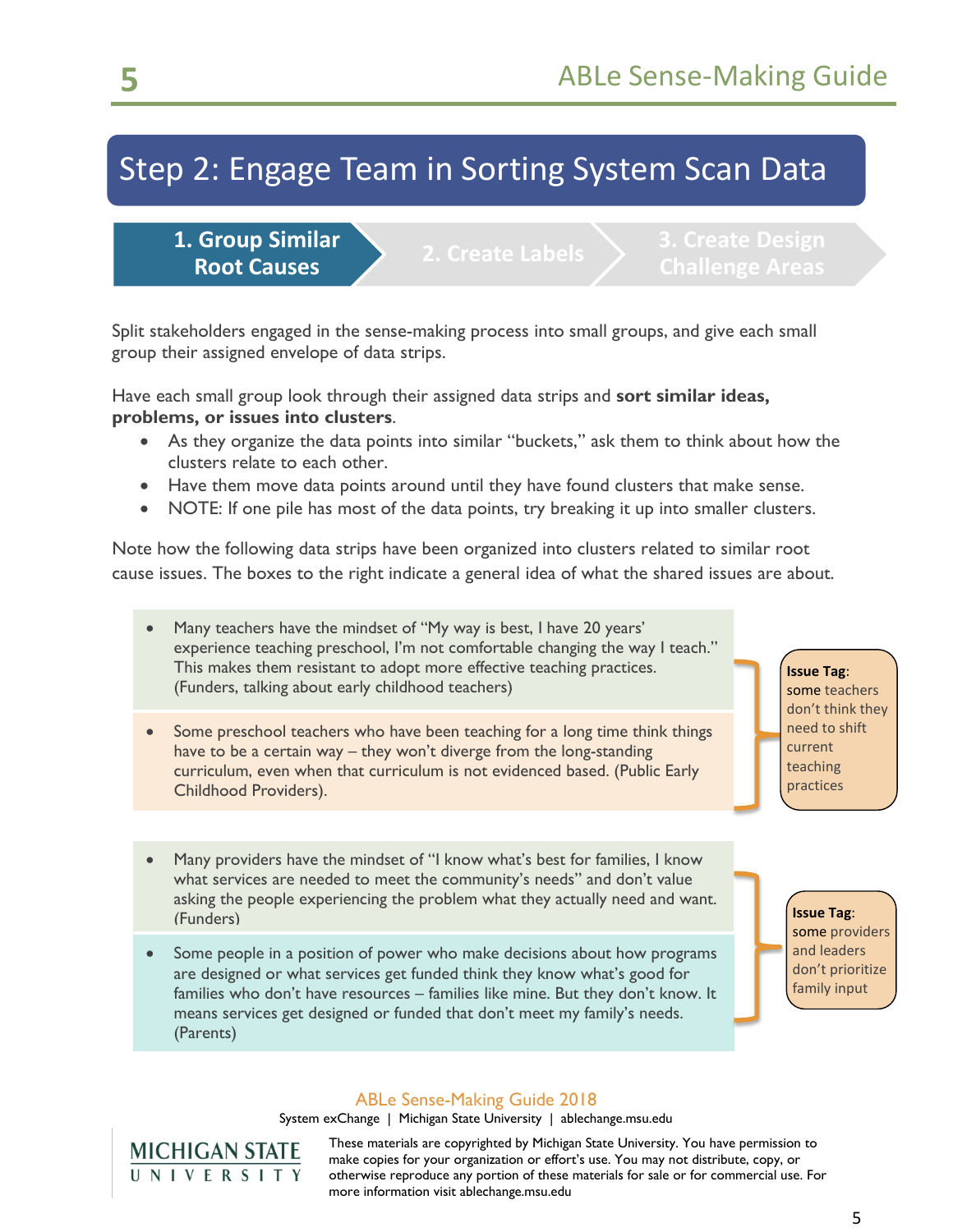**1. Group Similar Root Causes**

**2. Create Root Cause Labels**

Have stakeholders create a descriptive label for each cluster of data strips they have sorted. These labels represent the key root causes in the data.

One way to help stakeholders think about these labels is to ask them to imagine they are writing a **headline** for a newspaper article. Help stakeholders ensure their labels are descriptive and provide enough detailed information for others to take action on the issue (see next page for more details on how to create descriptive labels).

The following examples show how data strips from the previous page were sorted and given root cause labels in **bold.** 

## **Root Cause Label: Some early childhood teachers don't think they need to shift their teaching practices**

Barriers to shifting teaching practices: Many teachers have the mindset of "My way is best, I have 20 years' experience teaching preschool, I'm not comfortable changing the way I teach." This makes them resistant to adopt more effective teaching practices. (Private Early Childhood Providers)

Preschool teachers who have been teaching for a long time think things have to be a certain way – they won't diverge from the long-standing curriculum, even when that curriculum is not evidenced-based. (Public Early Childhood Providers).

## **Root Cause Label: Enrollment processes for some early childhood programming are cumbersome and difficult for families to use**

There is a lot of paperwork for families to fill out in order to enroll in early childhood programs, and this is especially discouraging for people with low literacy skills. (Family)

There are a lot of steps families have to take to enroll in early childhood programming – this discourages some families from enrolling. (Agency Staff)

These data points are about local mindsets about teaching practices

These data points are about cumbersome intake processes

### ABLe Sense-Making Guide 2018

System exChange | Michigan State University | ablechange.msu.edu

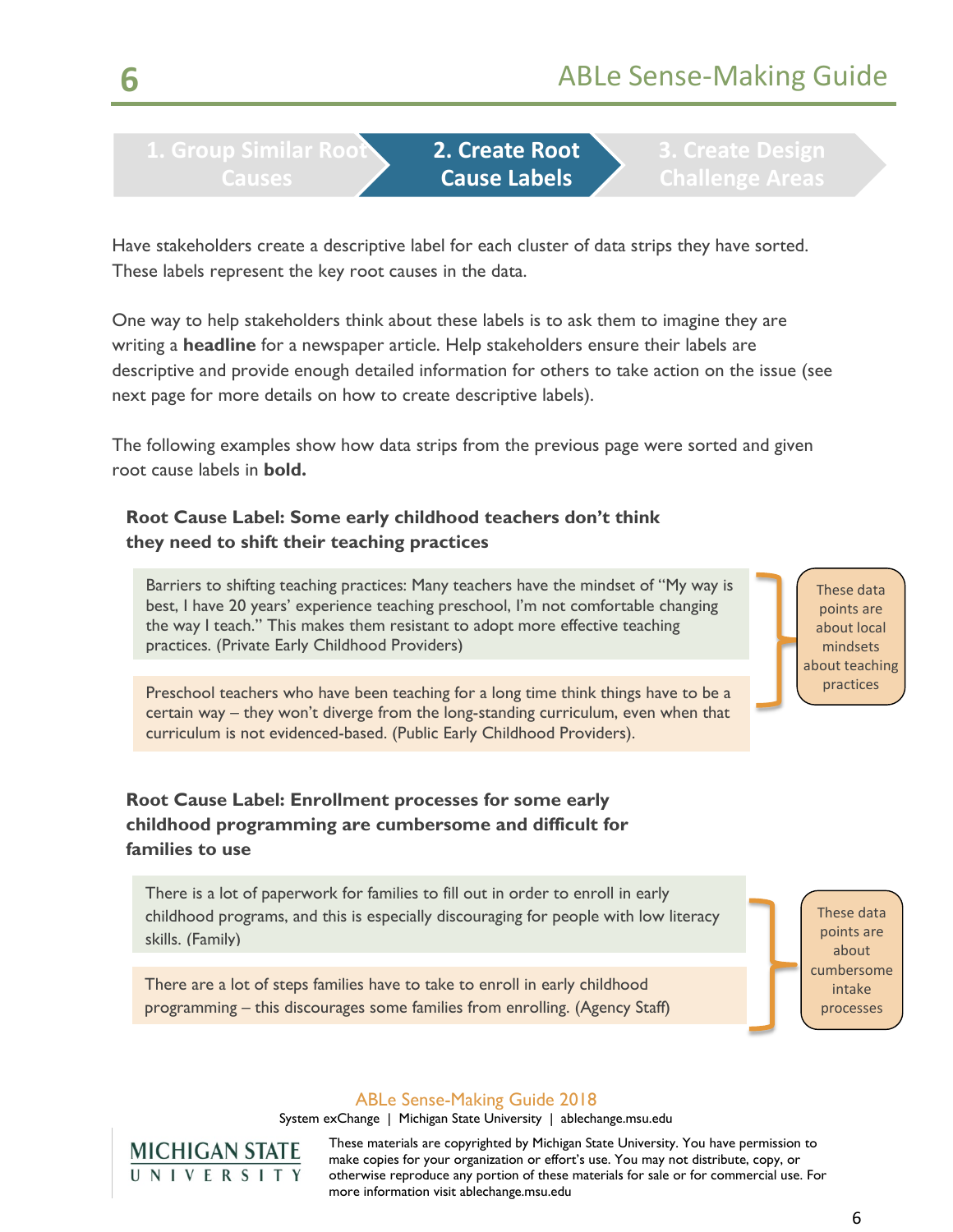## **Tips for Creating Clear Root Cause Labels**

## **Make Root Cause Labels Descriptive**

- Make labels actionable by capturing WHO/WHAT details
- Use words that will give a picture of all data points underneath



### **Don't Make Assumptions**

• Only describe the data, don't make assumptions about WHY this is happening.

#### **Avoid Stating a Strategy**

• Word labels to describe the problems stated in the data - not as a recommendation for what *should* happen.

#### ABLe Sense-Making Guide 2018

System exChange | Michigan State University | ablechange.msu.edu



These materials are copyrighted by Michigan State University. You have permission to make copies for your organization or effort's use. You may not distribute, copy, or otherwise reproduce any portion of these materials for sale or for commercial use. For more information visit ablechange.msu.edu

7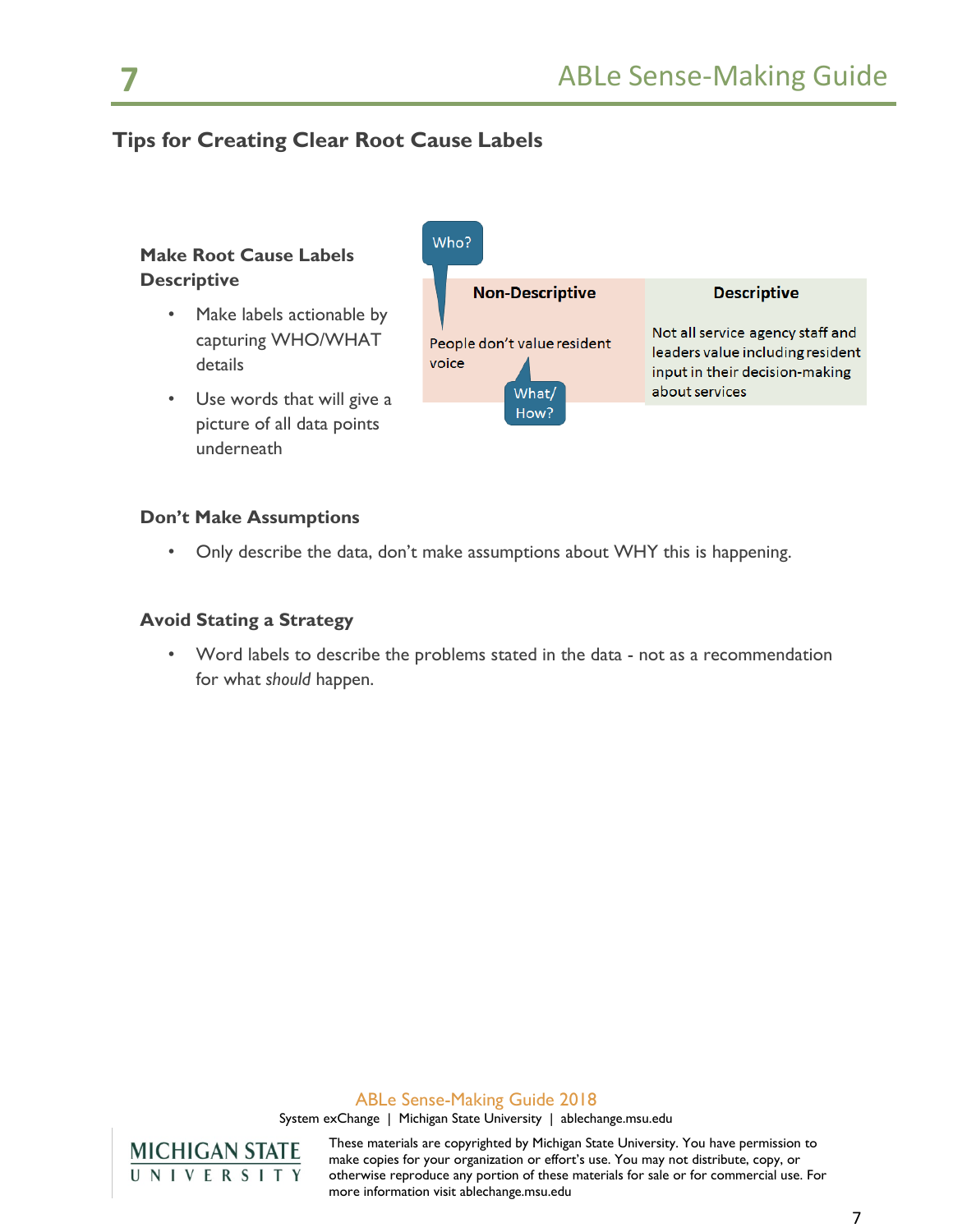## **Review Root Cause Labels**

Have stakeholders check their root cause labels for clarity and logic using the guidance below, and help them make needed adjustments.

| <b>Add detail</b><br>Add any missing details into<br>the label to fully describe the<br>issue                                                                                     | <b>Initial label:</b> Some health providers have limited knowledge.<br>Improved label: Some health providers have limited knowledge of the<br>community supports available to meet clients' basic needs.                                                                                                                                                                                                                                                                                                                                                         |
|-----------------------------------------------------------------------------------------------------------------------------------------------------------------------------------|------------------------------------------------------------------------------------------------------------------------------------------------------------------------------------------------------------------------------------------------------------------------------------------------------------------------------------------------------------------------------------------------------------------------------------------------------------------------------------------------------------------------------------------------------------------|
| <b>Focus labels</b><br>Separate out different ideas<br>within the same thematic<br>label. Each idea should be its<br>own label.                                                   | <b>Initial label:</b> Some Farmers' Market locations are difficult for residents<br>without transportation to get to and are scheduled during hours that are<br>difficult for working residents to attend.<br><b>Improved labels:</b><br>Some Farmers' Market locations are difficult for residents without<br>$\bullet$<br>transportation to get to.<br>Some Farmers' Markets are scheduled during hours that are<br>$\bullet$<br>difficult for working residents to attend.                                                                                    |
| Look for strategies (and<br>set them aside for now)<br>Ensure labels are not<br>worded as solutions; make<br>the label about the current<br>reality, not how to<br>change/fix it. | <b>Initial label:</b> Use community outreach to build cross-sector providers'<br>awareness of local resources available to help meet residents' housing<br>needs.<br><b>Improved label:</b> Some cross-sector providers have <i>limited</i> awareness<br>of local resources to meet residents' housing needs.                                                                                                                                                                                                                                                    |
| <b>Check Logic</b><br>Make sure root causes are<br>logically clustered under<br>each label.                                                                                       | <b>Initial logic:</b><br>Label: Some food retail venues do not accept food assistance vouchers<br>Convenience stores in Creekside community don't accept WIC.<br>$\bullet$<br>No grocery stores located in Creekside community [this doesn't<br>$\bullet$<br>logically fit with the label]<br><b>Improved logic:</b><br>Label: Some food retail venues do not accept food assistance vouchers<br>Convenience stores in Creekside community don't accept WIC<br>$\bullet$<br>Many Farmers' Markets do not accept SNAP or Double Up<br><b>Food Bucks vouchers.</b> |

## ABLe Sense-Making Guide 2018

System exChange | Michigan State University | ablechange.msu.edu

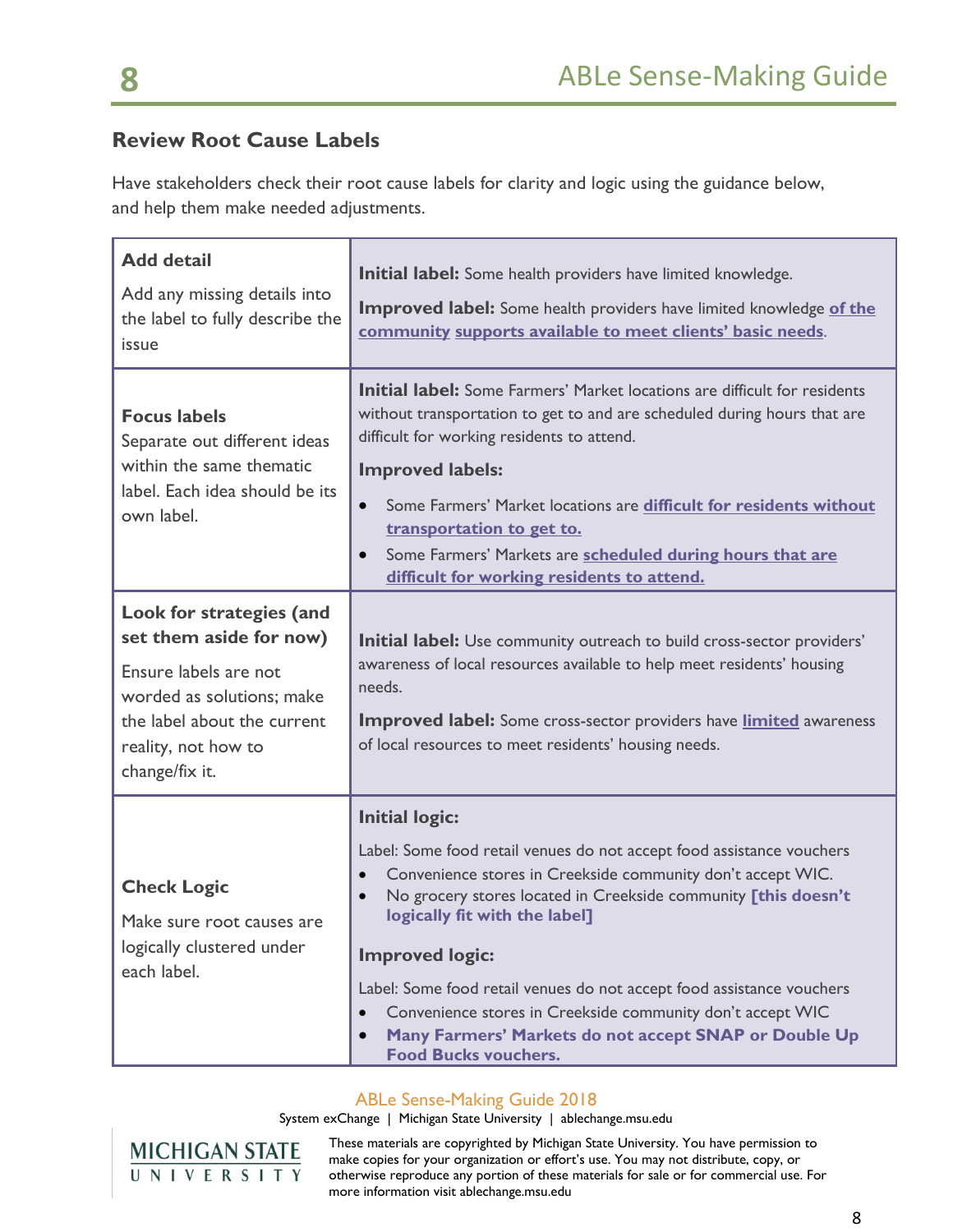## **Integrate Existing Data into Root Cause Labels**

Stakeholders may have additional data (i.e., census or local assessment data) on the targeted problem other than what they gathered through the system scan. This data can be integrated with the sorted data strips to create a more robust story of the local conditions affecting the targeted problem.

See below for an example.

|         | <b>Root Cause Label:</b> Limited availability of affordable housing<br>for residents making under 150% of poverty |
|---------|-------------------------------------------------------------------------------------------------------------------|
| housing | <b>Input from Residents</b> on the limited availability of affordable                                             |
|         | Summary of Local Assessment Data on the limited<br>availability of affordable housing                             |

### ABLe Sense-Making Guide 2018

System exChange | Michigan State University | ablechange.msu.edu

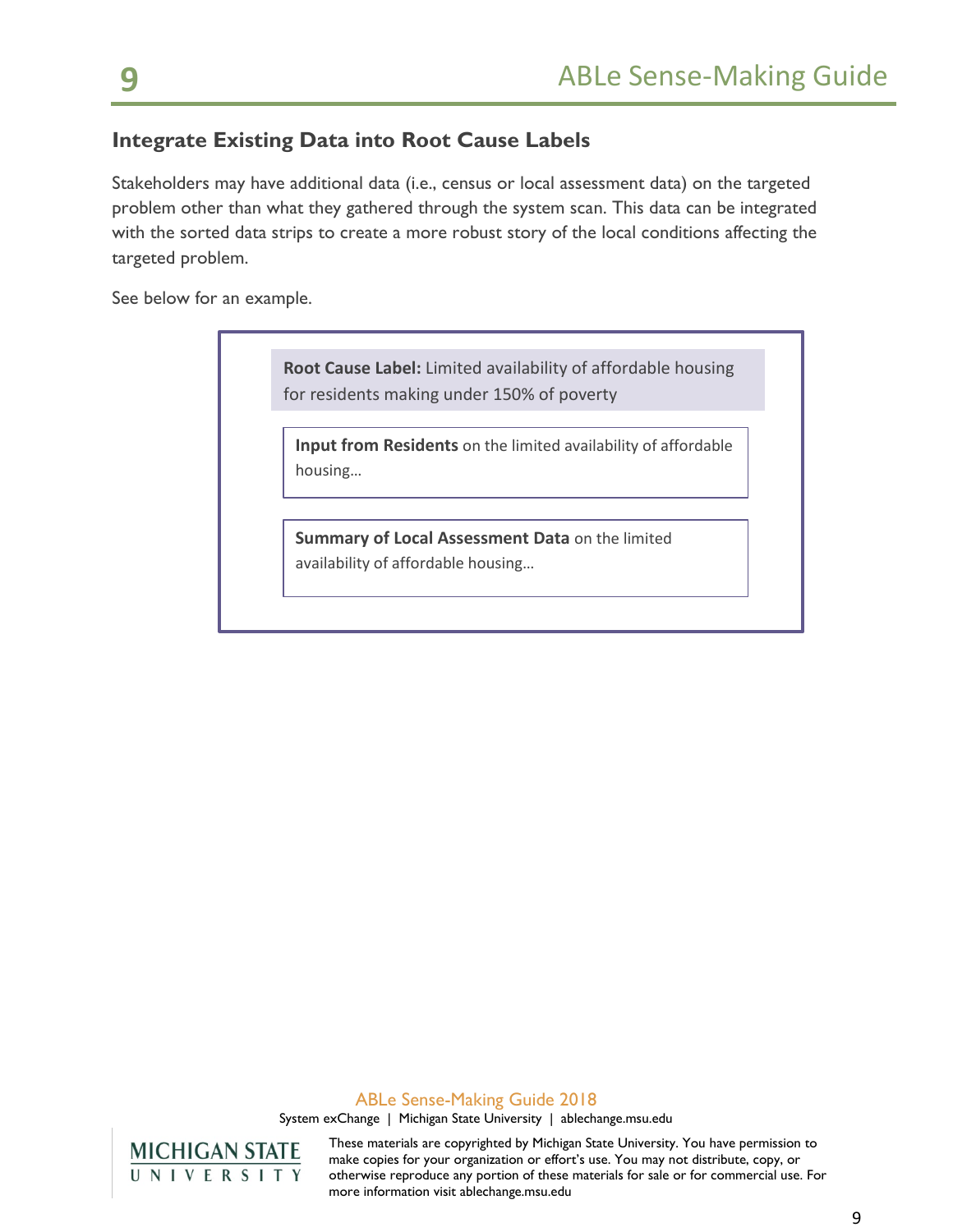# **Labels**

**3. Create Design Challenge Areas**

Ask the following question: "Do any of these root cause labels have to do with similar higherlevel ideas, problems, or issues in our community?"

Support stakeholders to group similar root cause labels into higher level Design Challenge areas. Use the same strategies on page 7-8 to develop the Design Challenge areas. The following are some typical Design Challenge areas with example root cause labels.

| <b>Example Design</b><br><b>Challenge Area</b>                                                                                     | <b>Example Corresponding Root Cause Labels</b>                                                                                                                                                                                                                                                                                                                                                                                                                                                                                                              |
|------------------------------------------------------------------------------------------------------------------------------------|-------------------------------------------------------------------------------------------------------------------------------------------------------------------------------------------------------------------------------------------------------------------------------------------------------------------------------------------------------------------------------------------------------------------------------------------------------------------------------------------------------------------------------------------------------------|
| Lack of shared value<br>for targeted<br>outcomes                                                                                   | The community lacks a shared definition for (school readiness, health<br>$\bullet$<br>equity, youth engagement, etc.).<br>Some organizations/groups do not share the same goals related to<br>improving ___ outcomes for children and families.<br>Some (organizational leaders, businesses, local government, etc.) do not<br>٠<br>prioritize improving __ outcomes for children and families.                                                                                                                                                             |
| Some early<br>childhood services<br>and opportunities<br>are not easy to<br>access or reaching<br>all individuals who<br>need them | Some services/programs are located in areas that are difficult for<br>$\bullet$<br>youth to get to without personal transportation.<br>Some service providers from __ organizations are not referring families<br>٠<br>to available ________ services/programs<br>Eligibility policies related to <i>(income, diagnosis, etc.)</i> prevent some<br>$\bullet$<br>families from accessing ___ services/programs.<br>The <i>(intake, enrollment, etc.)</i> processes for some ____ services/programs<br>٠<br>are cumbersome and difficult for families to use. |
| Not all early<br>childhood services<br>and opportunities<br>are coordinated                                                        | Some (healthcare, early childhood, etc.) service providers are not<br>$\bullet$<br>exchanging information about shared cases.<br>Some (organizations, funders, collaboratives, etc.) do not have<br>policies in place to support coordination of services, supports, and<br>opportunities.<br>Some (leaders, managers, direct service workers, etc.) don't believe<br>٠<br>(sharing information across organizations, referring families to available                                                                                                       |

## ABLe Sense-Making Guide 2018

System exChange | Michigan State University | ablechange.msu.edu

**MICHIGAN STATE** UNIVERSITY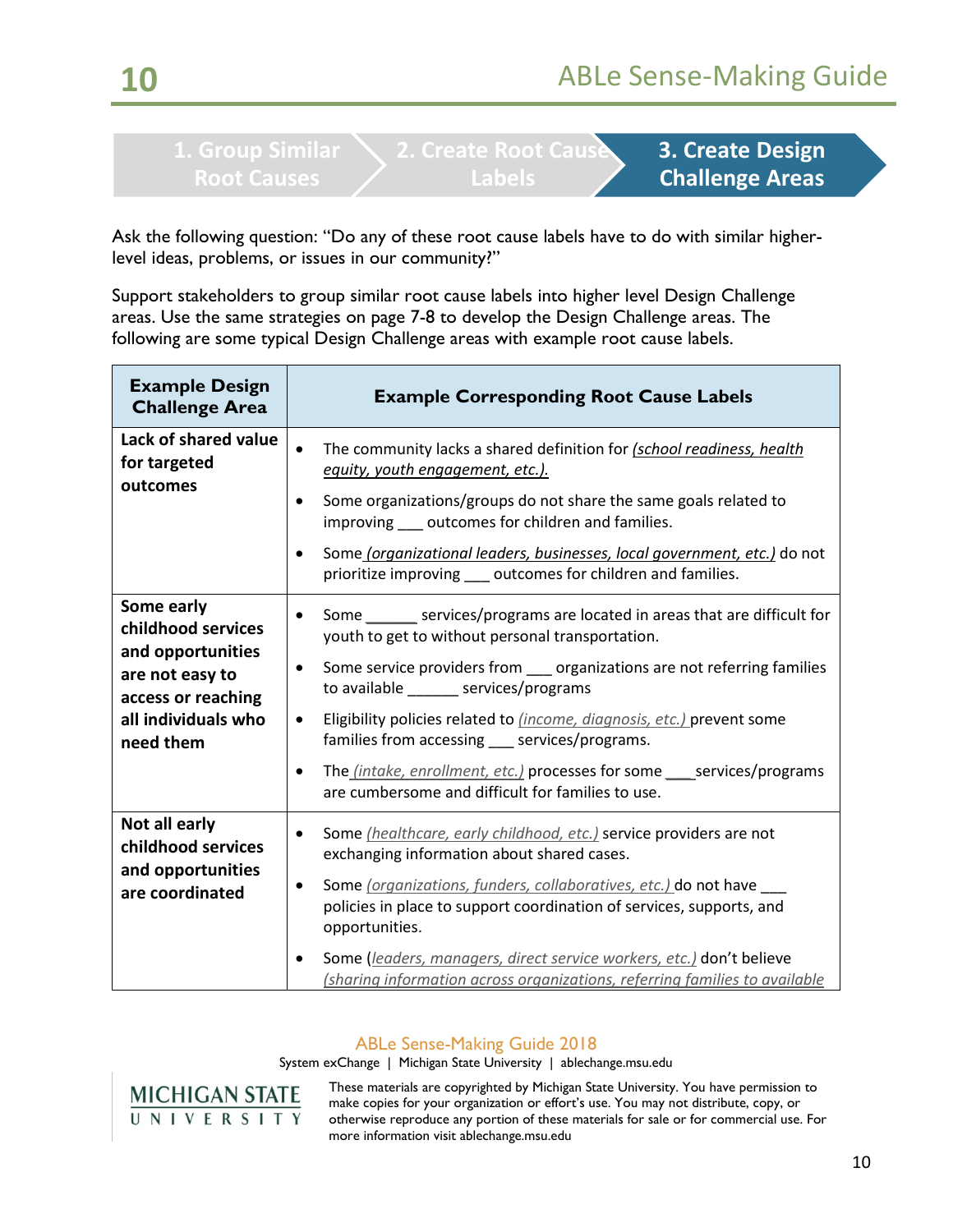| <b>Example Design</b><br><b>Challenge Area</b>             | <b>Example Corresponding Root Cause Labels</b>                                                                                                                                                  |
|------------------------------------------------------------|-------------------------------------------------------------------------------------------------------------------------------------------------------------------------------------------------|
|                                                            | services, partnering with families, etc.) is within the boundary of their<br>professional role.                                                                                                 |
| The service delivery<br>system is not<br>always responsive | Some (organizations, funders, collaboratives, etc.) do not have policies<br>$\bullet$<br>or practices in place to use family input to guide decision-making about<br>how to effectively ______. |
| to family needs                                            | Some service providers lack the knowledge and skills they need to<br>٠<br>effectively (deliver services, make referrals, authentically engage diverse<br>youth, etc.).                          |
|                                                            | Some youth/families lack the knowledge and skills they need to<br>effectively engage in local decision-making processes.                                                                        |
|                                                            | Some (organizations, funders, collaboratives, etc.) are not sharing data<br>or evaluation results to promote shared learning                                                                    |
| Community<br>conditions are not                            | Limited availability of affordable housing for families with low-incomes                                                                                                                        |
| in place to support<br>family health and                   | Healthy food is not available or accessible in all neighborhoods of the<br>$\bullet$<br>community                                                                                               |
| wellbeing                                                  | Public transportation is not accessible in all neighborhoods of the<br>٠<br>community                                                                                                           |
|                                                            | Healthcare is not accessible to all families                                                                                                                                                    |

### ABLe Sense-Making Guide 2018

System exChange | Michigan State University | ablechange.msu.edu

**MICHIGAN STATE**<br>UNIVERSITY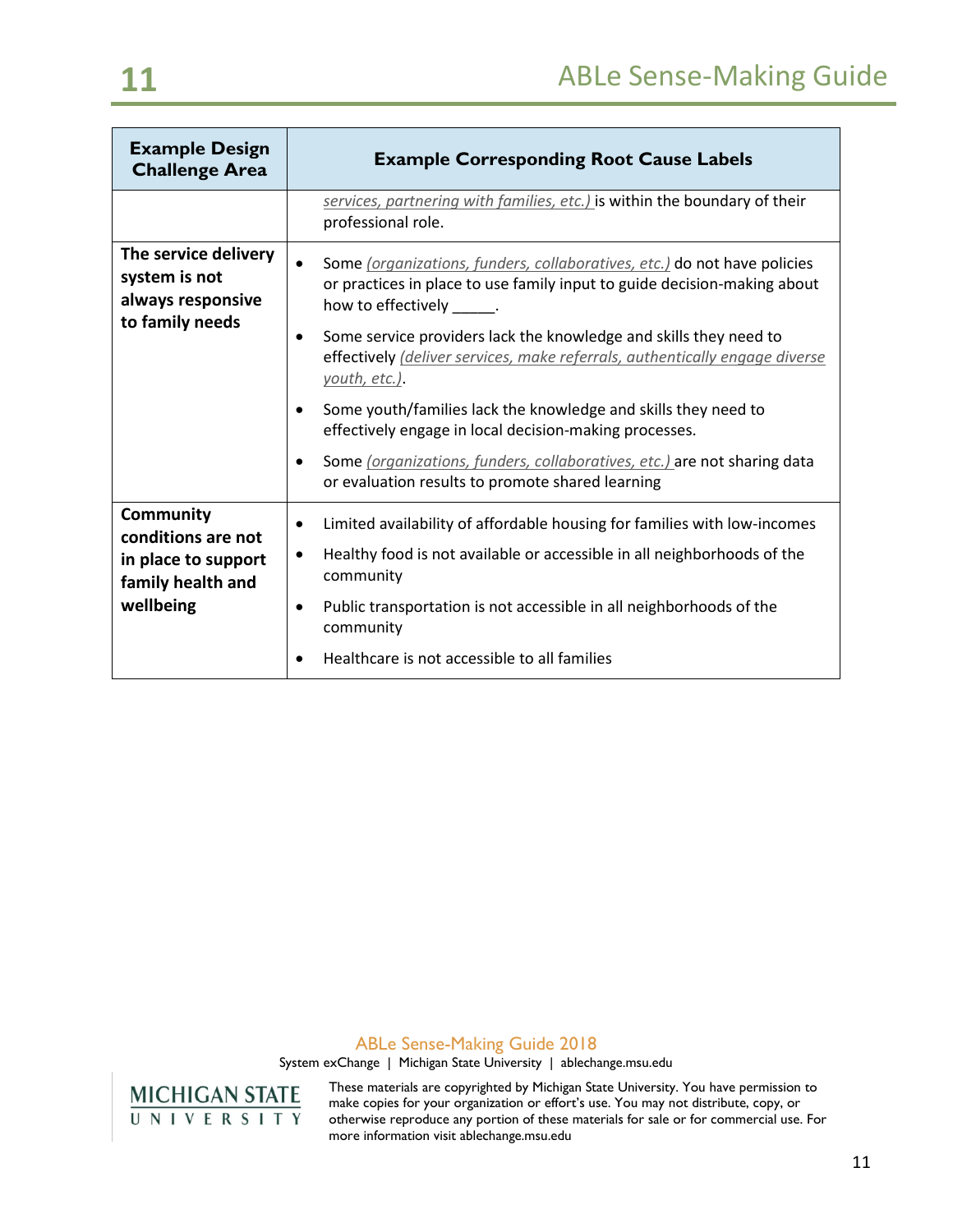## **Example Pathway Table**

The following Pathway Table shows how themed and labeled root causes have been organized under a Design Challenge goal area related to service access. A Pathway Table is used to guide stakeholders' prioritizing processes and strategy design.

**Design Challenge Area:** Some Early Childhood services and opportunities are not easy for some families to access or reaching all

| individuals who need them                                                                                                                                                                                                                                                                                                                                                                                                                                       | Design Challenge Area: Some Early Childhood Services and opportunities are not easy for some families to access or reaching all                                                                                                                                                                                                                                                                                                                                                                                                |                                                                                                                                                                                                                                                                                                                                                                                                       |  |  |
|-----------------------------------------------------------------------------------------------------------------------------------------------------------------------------------------------------------------------------------------------------------------------------------------------------------------------------------------------------------------------------------------------------------------------------------------------------------------|--------------------------------------------------------------------------------------------------------------------------------------------------------------------------------------------------------------------------------------------------------------------------------------------------------------------------------------------------------------------------------------------------------------------------------------------------------------------------------------------------------------------------------|-------------------------------------------------------------------------------------------------------------------------------------------------------------------------------------------------------------------------------------------------------------------------------------------------------------------------------------------------------------------------------------------------------|--|--|
| Root Cause Label: Some early childhood<br>programs and opportunities are offered at<br>times that don't work for many families                                                                                                                                                                                                                                                                                                                                  | <b>Root Cause Label:</b> Some eligibility<br>policies prevent many families from<br>accessing affordable early childhood<br>supports/services                                                                                                                                                                                                                                                                                                                                                                                  | Root Cause Label: Many families are<br>unaware of available early childhood<br>supports, and how to access them                                                                                                                                                                                                                                                                                       |  |  |
| Data points:                                                                                                                                                                                                                                                                                                                                                                                                                                                    | Data points:                                                                                                                                                                                                                                                                                                                                                                                                                                                                                                                   | Data points:                                                                                                                                                                                                                                                                                                                                                                                          |  |  |
| The hours for some parenting trainings and<br>parent supports are inaccessible for families,<br>for example a lack of evening hours (Parents)<br>Some early childhood programming is not<br>scheduled at times that are accessible to<br>working families (Early Childhood Providers)<br>There are a lack of health and educational<br>supports available when parents can attend, for<br>example in the evening after work hours. (Early<br>Childhood Leaders) | Eligibility policies for many early childhood<br>$\bullet$<br>programs or services exclude parents whose<br>income is above the poverty line but who still<br>do not make enough money to afford the<br>qualify early childhood programs or services<br>they need. (Parents)<br>The eligibility policies for many health and early<br>$\bullet$<br>educations supports are so narrow that it<br>leaves many families without access to the<br>programs and resources they really want and<br>need. (Early Childhood Providers) | Many parents just don't know what early<br>$\bullet$<br>childhood resources are available to them in<br>our community (Parents)<br>Families who could use the early childhood<br>$\bullet$<br>services don't know about them. (Early<br>Childhood Leaders)<br>Many families do not understand how to tell<br>the difference between a quality preschool<br>center and a non-quality center. (Parents) |  |  |

### ABLe Sense-Making Guide 2018

System exChange | Michigan State University | ablechange.msu.edu

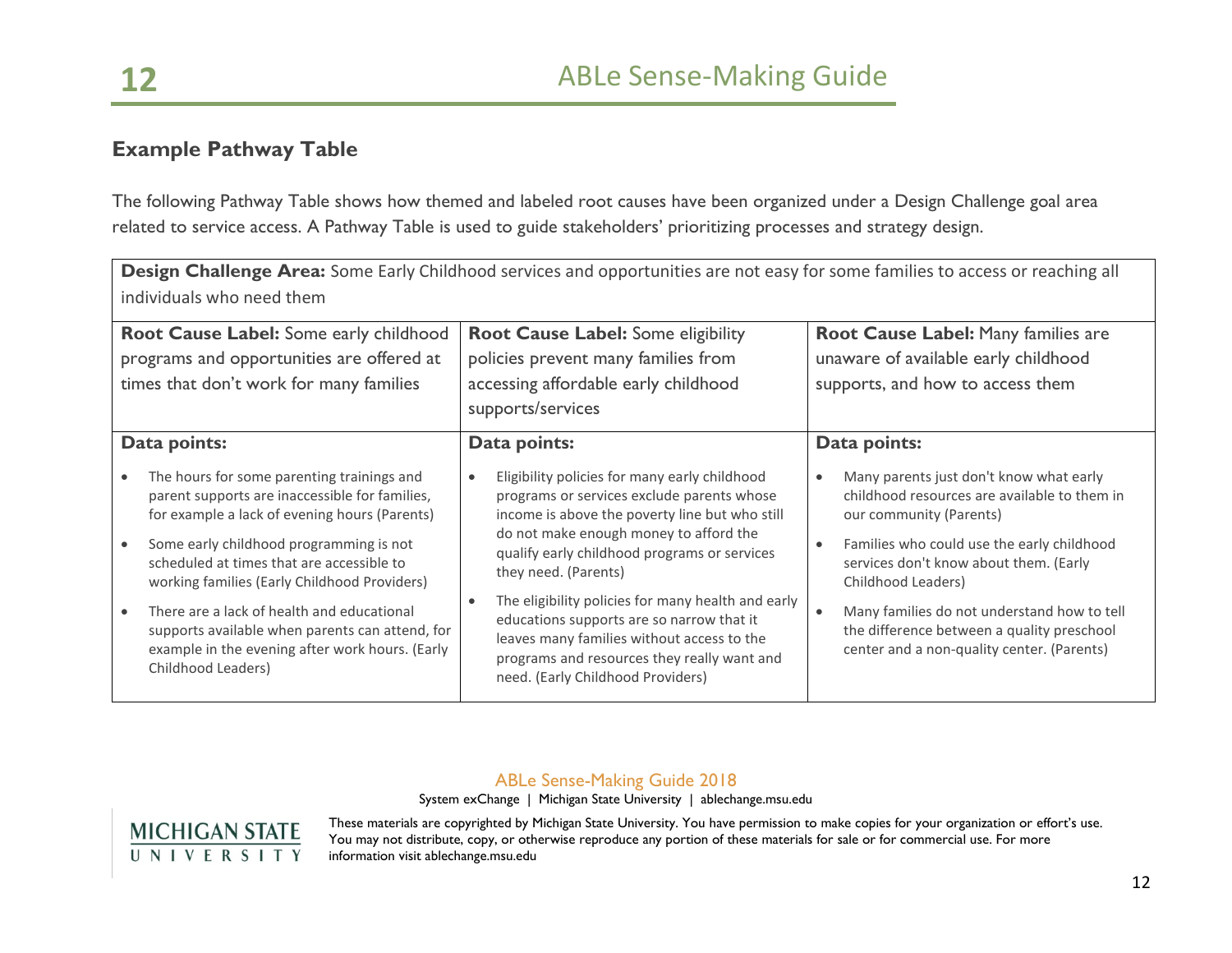## Step 2: Prioritize Targets for Change

The following pages outline a process to help stakeholders prioritize Design Challenge Areas and sorted system scan data for strategy design. This includes how to:

- Prioritize Design Challenge Areas & Root Causes
- Locate Root Causes
- **Identify Deep Root Causes**

**1. Prioritize Design Challenge Areas 3. Locate Root Causes 4. Identify Deep Root Challenge Areas** 

Engage stakeholders in prioritizing which Design Challenge areas they want to focus on in the strategy design process.

- First, ask stakeholders to determine how many Design Challenge areas they want to tackle. If they want to tackle more than one, use sticky dots to select which Design Challenge areas they want to tackle.
- Once the prioritized Design Challenge Areas have been determined, ask stakeholders to prioritize three root cause labels (and corresponding data) related to each Design Challenge Area.
- See next page for the prioritizing criteria the stakeholders can use for these two steps.

#### ABLe CHANGE PARTICIPANT HANDBOOK 2017

System exChange | Michigan State University | ablechange.msu.edu

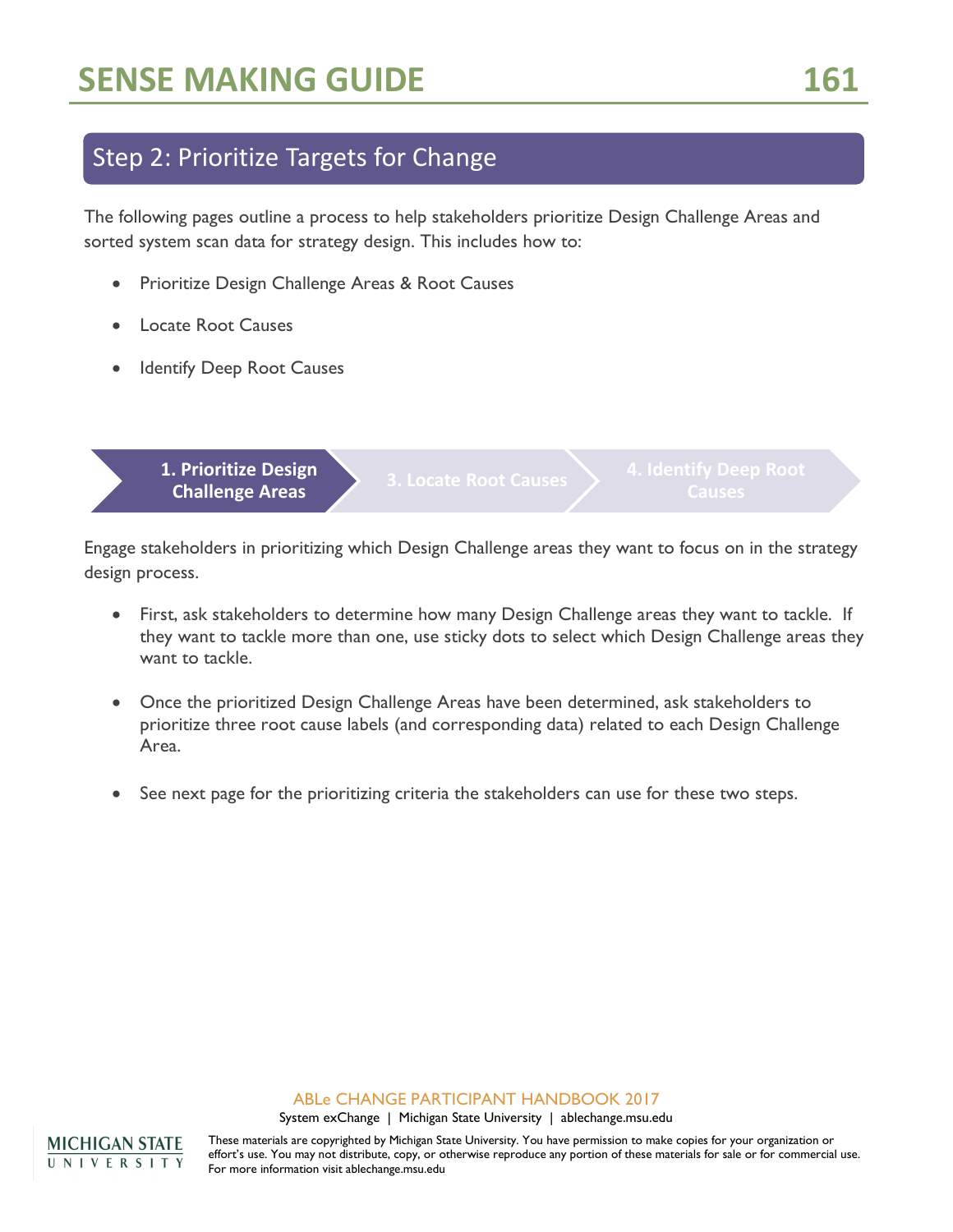## **Prioritizing Criteria**

Select priorities by identifying targets that are **powerful** and **feasible.** The following describe these two criteria in more detail.



## **ABLe TIP:**

Effective change efforts tackle **multiple types of community conditions** (e.g., mindsets, connections, policies, power dynamics, resources, service components). If you notice stakeholders have prioritized root cause labels that are all related to the same type of condition, point this out and support them to identify some additional root causes from other system characteristics to boost the effectiveness of their change efforts.

#### ABLe CHANGE PARTICIPANT HANDBOOK 2017

System exChange | Michigan State University | ablechange.msu.edu

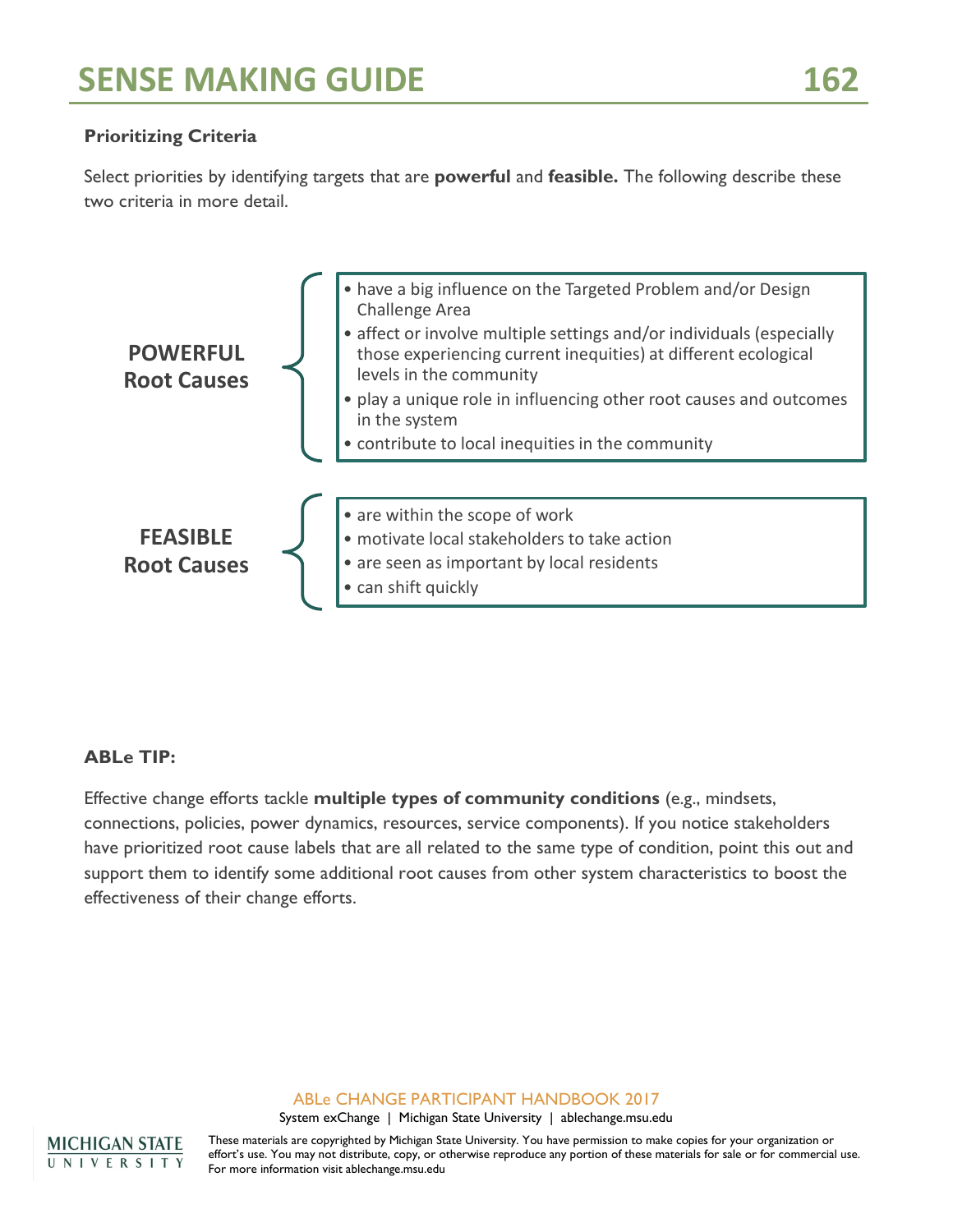## **Facilitator Tips: Test the Power of the Prioritized Root Causes**

Before moving to strategy design, help stakeholders pause and test the power of the root causes they prioritized under each Design Challenge to ensure their efforts will bring about needed changes in the community.

Below are questions you can use to support this process:



- $\Box$  If yes, move to the next question.
- □ If not, what other root causes from our System Scan do we need to prioritize to create the desired change?



**If we change these root causes, will we ultimately reduce inequities in the community related to the targeted problem?**

- $\Box$  If yes, move to the next step in sense-making process.
- $\Box$  If not, what other root causes from the System Scan do we need to prioritize to address inequities in local outcomes?

**Note to Facilitators:** The priority root causes should target different types of system conditions (mindsets, connections, policies, power dynamics, resources, service components) across multiple levels in the community. Design Challenge Areas have more potential to transform a community when they include diverse root causes spanning a range of ecological levels and settings.

ABLe CHANGE PARTICIPANT HANDBOOK 2017

System exChange | Michigan State University | ablechange.msu.edu

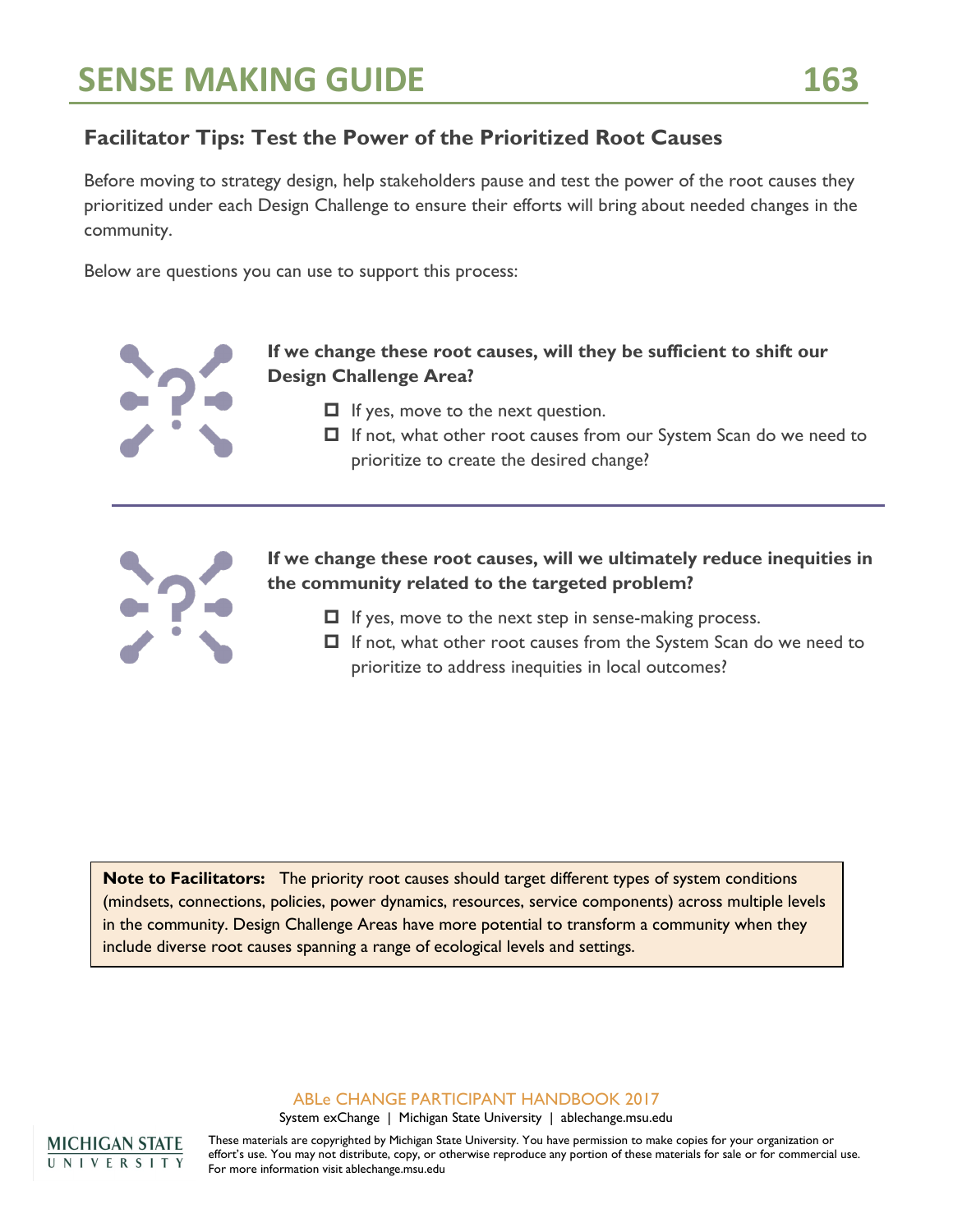# **SENSE MAKING GUIDE 164**

**Causes 2. Locate Root Causes 2. Locate Root Causes 2. Identify Deep Root** 



Because of the complexity of most social problems, any one root cause can often be found in multiple places or settings within a community. An important step toward designing powerful systems change strategies is to identify WHERE in the community system the root causes exist. This information helps to identify what to specifically target for change during strategy design.

Below is an example of how a community identified which organizations, departments, settings, efforts, and actors were involved in the root cause "limited affordable housing units being developed near employment and schools":

|                                                  | Root Cause Label: limited affordable housing units being developed near employment and schools |  |  |  |  |
|--------------------------------------------------|------------------------------------------------------------------------------------------------|--|--|--|--|
| <b>Ecological layers</b><br>affecting root cause | Actors and settings involved with this particular root cause                                   |  |  |  |  |
| <b>State</b>                                     | <b>Policy-Makers</b>                                                                           |  |  |  |  |
|                                                  | <b>HUD</b> office<br>$\bullet$                                                                 |  |  |  |  |
| County                                           | <b>Housing Advocacy Groups</b><br>$\bullet$                                                    |  |  |  |  |
| Community                                        | <b>Housing Developers</b><br>$\bullet$                                                         |  |  |  |  |
|                                                  | <b>Housing Commission</b><br>$\bullet$                                                         |  |  |  |  |
|                                                  | <b>City Planning Departments</b><br>$\bullet$                                                  |  |  |  |  |
| Organizations &                                  | Schools (principals, superintendents)<br>$\bullet$                                             |  |  |  |  |
| Service System                                   | <b>Businesses</b><br>$\bullet$                                                                 |  |  |  |  |
| Neighborhood                                     | Neighborhood Associations<br>$\bullet$                                                         |  |  |  |  |
| <b>Residents</b>                                 | Residents opposed to new affordable housing<br>$\bullet$                                       |  |  |  |  |

Help stakeholders clarify their prioritized root causes, including:

- Where the root cause is happening in the community
- Who is involved

Some of the system scan data stakeholders collected and sorted will most likely already describe what the root cause looks like in the community. If the system scan data doesn't provide this level of detail, help stakeholders identify what other information they might have about these details and/or consider how to gather additional information.

### ABLe CHANGE PARTICIPANT HANDBOOK 2017

System exChange | Michigan State University | ablechange.msu.edu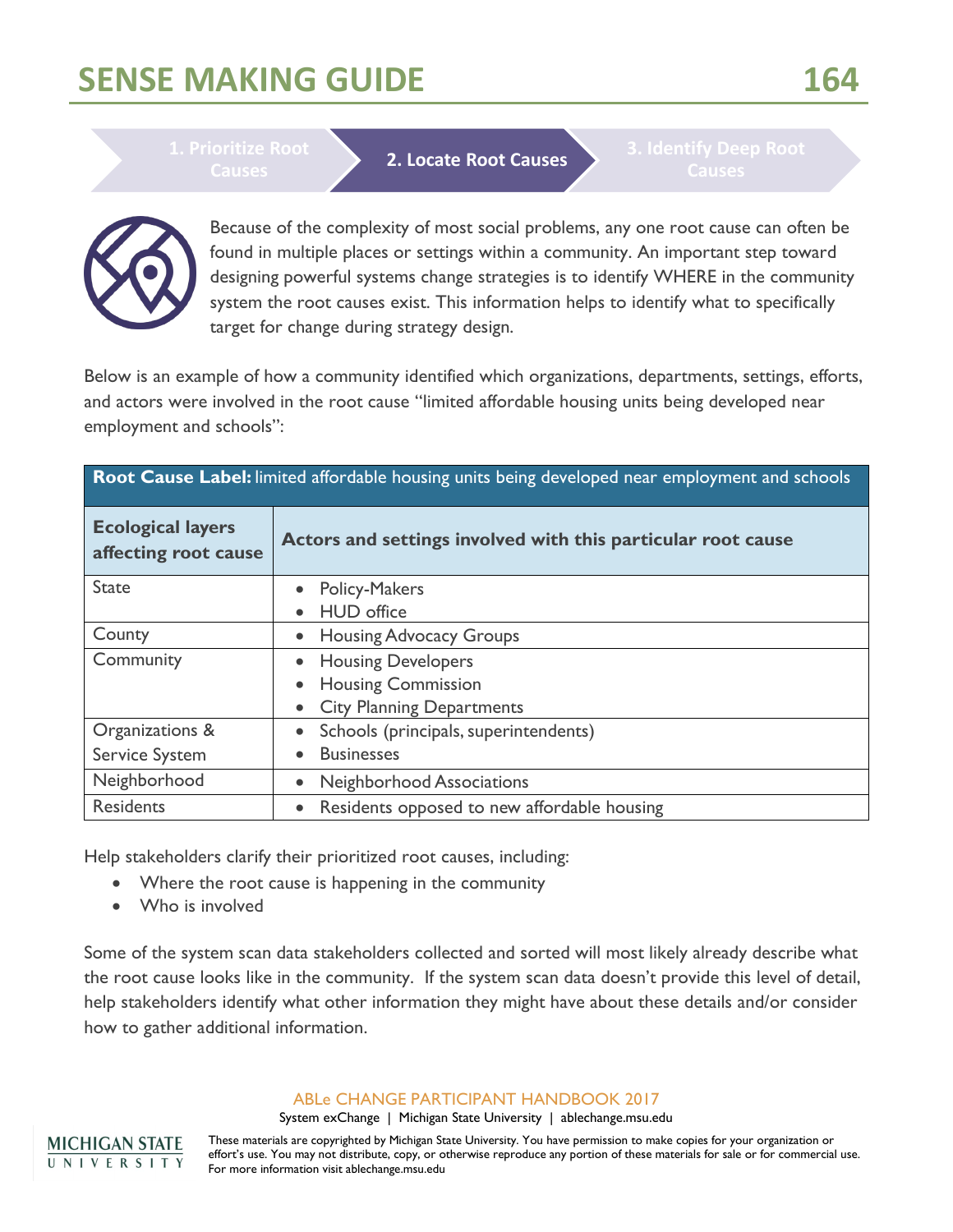# **SENSE MAKING GUIDE 165**

**Causes 2. Locate Root Causes 3. Identify Deep Root Causes Causes**

It is important to note that sometimes the root causes identified in a system scan are not deep enough to inform strategy design and effective action**.** Take for example the following root cause:

> Limited affordable housing (including rentals) being developed near employment and schools

This root cause is not deep enough to inform effective action because there are potentially several underlying reasons **WHY** affordable housing is not being developed in these locations. Each of these reasons or root causes would require a different strategy or action. For example:

- Developers have limited incentives to build affordable housing
- Public opposition to building affordable housing in targeted areas
- Zoning regulations limit affordable housing developments near employment and schools

Before moving to designing strategies, it is important to identify if there are any **deeper root causes** that should be identified.

Help stakeholders identify any other reasons why their prioritized root causes are happening in the community. Stakeholders can add this information directly onto the data strips.

### ABLe CHANGE PARTICIPANT HANDBOOK 2017

System exChange | Michigan State University | ablechange.msu.edu

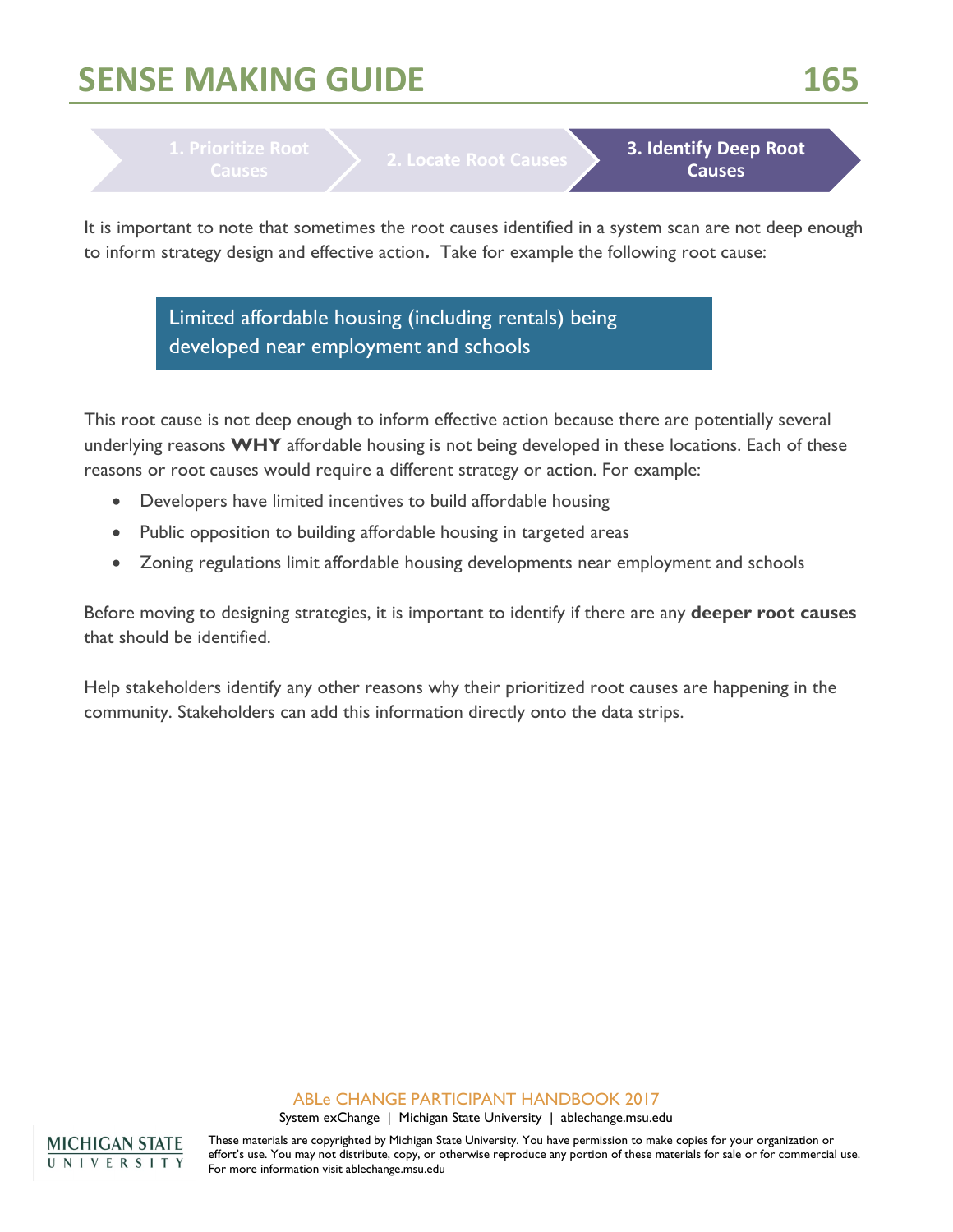## **Example of identifying deep root causes**

Below is an example of how stakeholders identified underlying root causes using the ABLe system characteristics. NOTE: there may not be underlying root causes associated with all six system characteristics. In this example, the group only identified deep root causes related to four out of the six characteristics.



**Facilitator Note**: help stakeholders prioritize root causes representing different system characteristics affecting multiple settings and individuals across the community.

ABLe CHANGE PARTICIPANT HANDBOOK 2017

System exChange | Michigan State University | ablechange.msu.edu

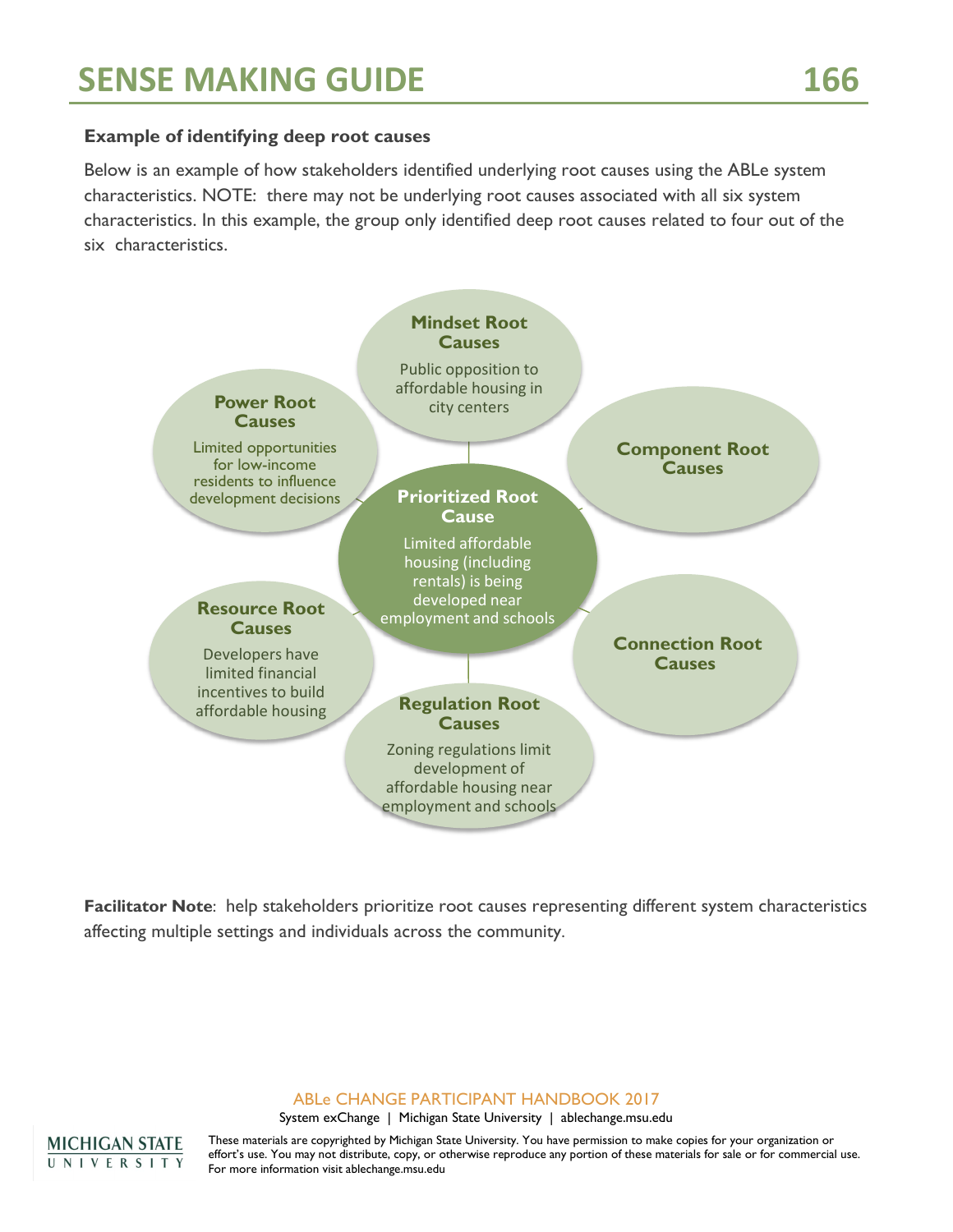## **Partner to address root causes not feasible for group to tackle**

There will likely be some root causes the group is not in the best position to target – but are critical to the success of addressing the overall targeted problem. For these root causes, help stakeholders to connect with others in the community who may be better positioned to do so.

|  |  | <b>CONNECT</b> |
|--|--|----------------|
|  |  |                |

- Check in with the community to find out who (if anyone) is currently addressing the root cause the group is not able to target.
- If no efforts are addressing this root cause, consider how future efforts could address this issue.

## **SHARE INFORMATION**

• Support organizations or efforts currently working on this root cause by sharing relevant information (e.g. data on the problem, evidence based practices or community experiences to draw on, etc.).

### **DRAW ATTENTION**

• Bring this root cause to the attention of other organizations or efforts in the community that are uniquely positioned to address it, but are not doing so yet.

#### ABLe CHANGE PARTICIPANT HANDBOOK 2017

System exChange | Michigan State University | ablechange.msu.edu

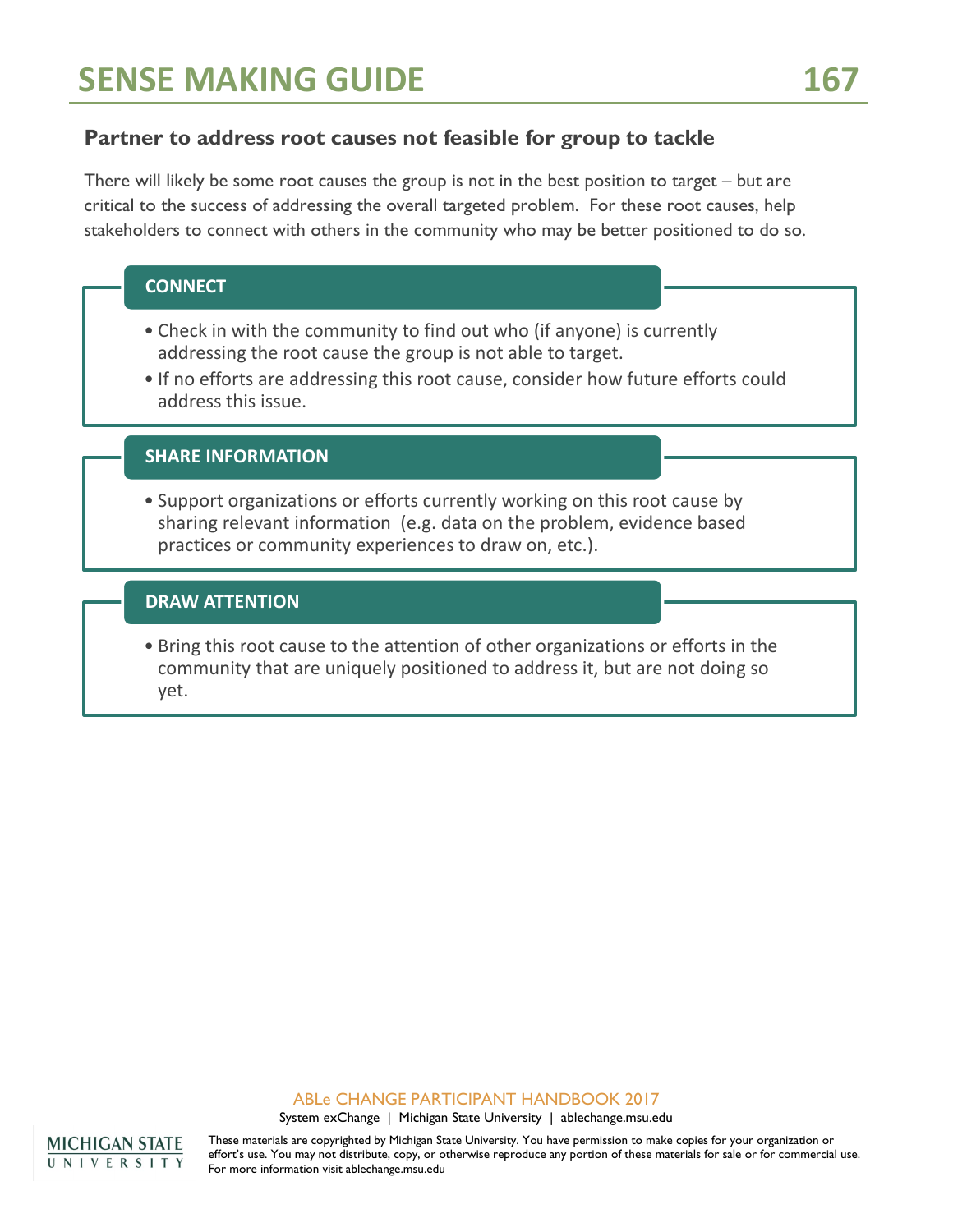## **Partnering to address root causes not feasible for group to tackle.**

Use the table below to plan out how to partner to address root causes that are not feasible for the group to tackle.

| Root causes group is<br><b>NOT</b> targeting | Which other efforts in<br>the community are<br>currently working on<br>this root cause? | Which other efforts in the<br>community are uniquely<br>positioned to address this root<br>cause, but are not doing so yet? | How can you connect with<br>these efforts to support<br>them in addressing these<br>root causes? |
|----------------------------------------------|-----------------------------------------------------------------------------------------|-----------------------------------------------------------------------------------------------------------------------------|--------------------------------------------------------------------------------------------------|
|                                              |                                                                                         |                                                                                                                             |                                                                                                  |
|                                              |                                                                                         |                                                                                                                             |                                                                                                  |
|                                              |                                                                                         |                                                                                                                             |                                                                                                  |

#### ABLe CHANGE PARTICIPANT HANDBOOK 2017

System exChange | Michigan State University | ablechange.msu.edu